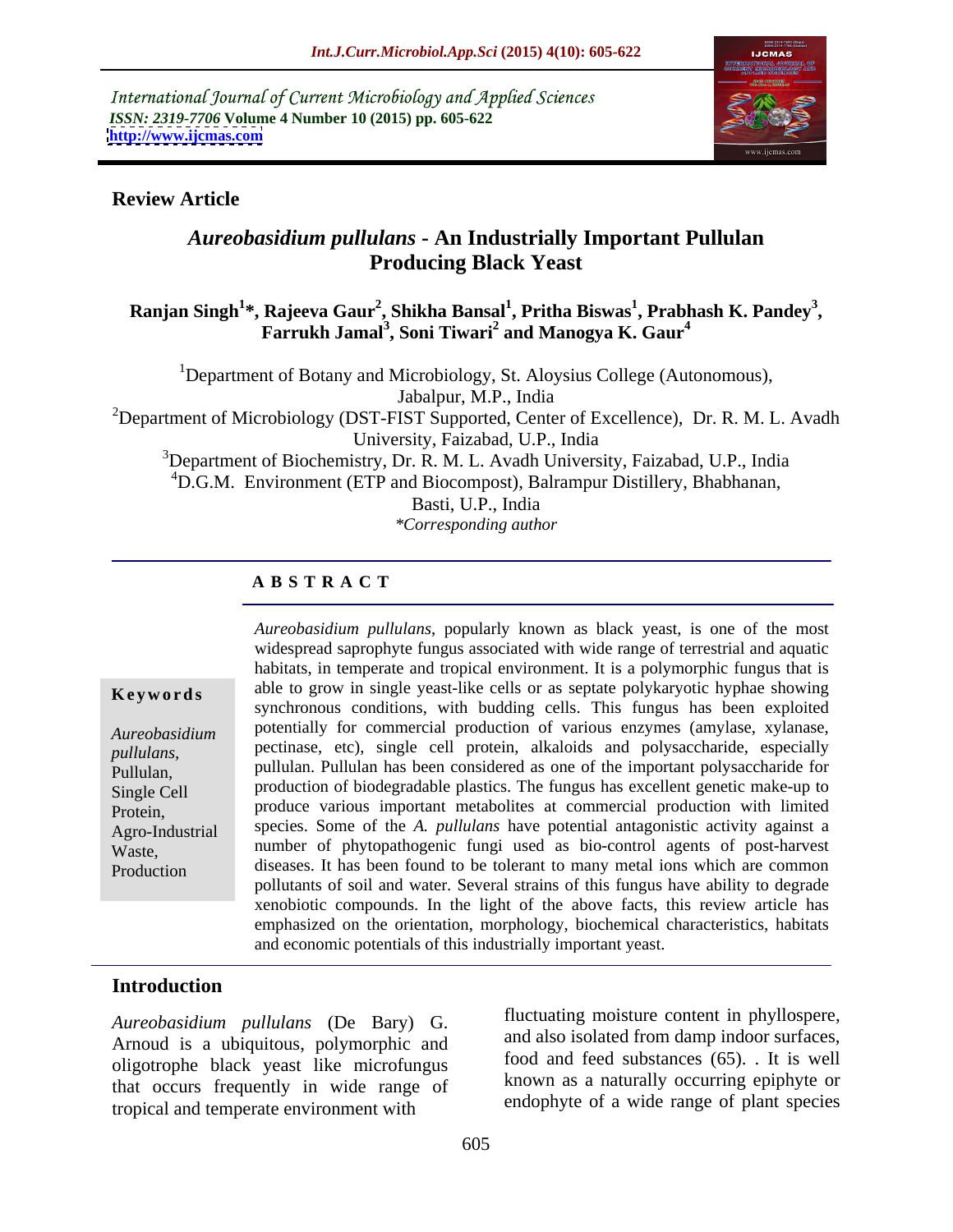(e.g. apple, grape, cucumber, green beans, and cabbage) without causing any symptom conditioners can lead to hypersensitivity pneumonitis or "humidifier lung". This condition is characterized acutely by dyspnea, cough, chest infilterates and acute *A.melanogenum* (23)

It has also been found in the osmotically and the adjacent sea water (91). From the Isles and the United States including Alaska, concluded that A. *pullulans*, is an several reports of its occurrence in Italy, France, Egypt, Iraq, Pakistan and South Africa. It has also been extensively isolated is well documented. (39, 91). The production, A.pullulans was placed moorland, peat bogs or peat podzol and Moniliales,<br>forest soils. Other noteworthy habitats However, fu forest soils. Other noteworthy habitats However, further reports included it under

of disease (1). Chronic human exposure to distribution of *A. pullulans* by fluorescence *A. pullulans* via humidifiers or air dye and found it frequently on the inflammatory reaction. The strains causing Seasonal occurrence of *A. pullulans* from infections in humans were reclassified to March to April in river Danube (77). This stressed environments like hyper saline *pullulans* was isolated from the phylloplane water in salterns (24) and the rocks (81). of *Ficus* sp in India (72). Similarly, *A*. This fungus disperses easily due to *pullulans* was isolated strain N13D from production of yeast-like propagules in large deep sea sediments of the Pacific Ocean quantity and found globally but rarely (28). *A. pullulans* was isolated from needles reported in the intense cold environment, as and twigs of pine plantation from northern investigations on fungal diversity are limited Spain (92). The morphological forms of this to frozen Antarctic soils and Siberian fungus are governed by many factors like permafrost where basidiomycetous yeasts temperature, pH, and oxygen concentration. were found (3). Several *Aureobasidium* like Nutritional factors mainly the source and black yeasts were isolated from glacial and concentration of carbon, nitrogen and sub-glacial ice in the coastal Arctic habitats mineral affect the morphology mainly yeast available records, it is apparent that this production of pullulan, an important fungus is most common in temperate zone polysaccharide. Morphological studies have with numerous records both from the British been well reviewed (17). This review has Antarctica, Denmark, Germany, omnipresent fungus which can survive in Netherlands, Poland, Austria, Czech different type of habitat. Some of the recent Republic, Russia and Japan. There are studies on the behavior of this fungus clearly Mediterranean and arid zones including fungal and antibacterial activity along with isolated from tropical and subtropical region use. Earlier, *A. pullulans* was identified as namely*,* Brazil, India, China, Thailand, *Dematium pullulans* De Bary (1884) and Malaysia, Jamaica (West Indies), etc. An *Pullularia pullulans* (De Bary) Berkhout extensive list of the habitats and geography (1866). Using the criteria of conidiogenesis from which strains of *A. pullulans* have been that is, synchronous holoblastic conidial fungus has been frequently isolated from include fresh water, estuarine and marine sediments and sea water. Occurrence and phylloplane of several plants was studied (47). *A. pullulans* was isolated from green and senescent sugar maples, but it did not seem to be inducer and biodeteriorator (36). fungus has been isolated from several locations of Thailand (56, 57, 58). Pullulan producing novel color variant strain of *A.* like cells which are responsible for the concluded that *A. pullulans*, is an show two important characteristics of antipullulan production. This approach makes such strain more economical for industrial production, *A.pullulans* was placed previously under Fungi Imperfecti, Order and Family Dematiaceae.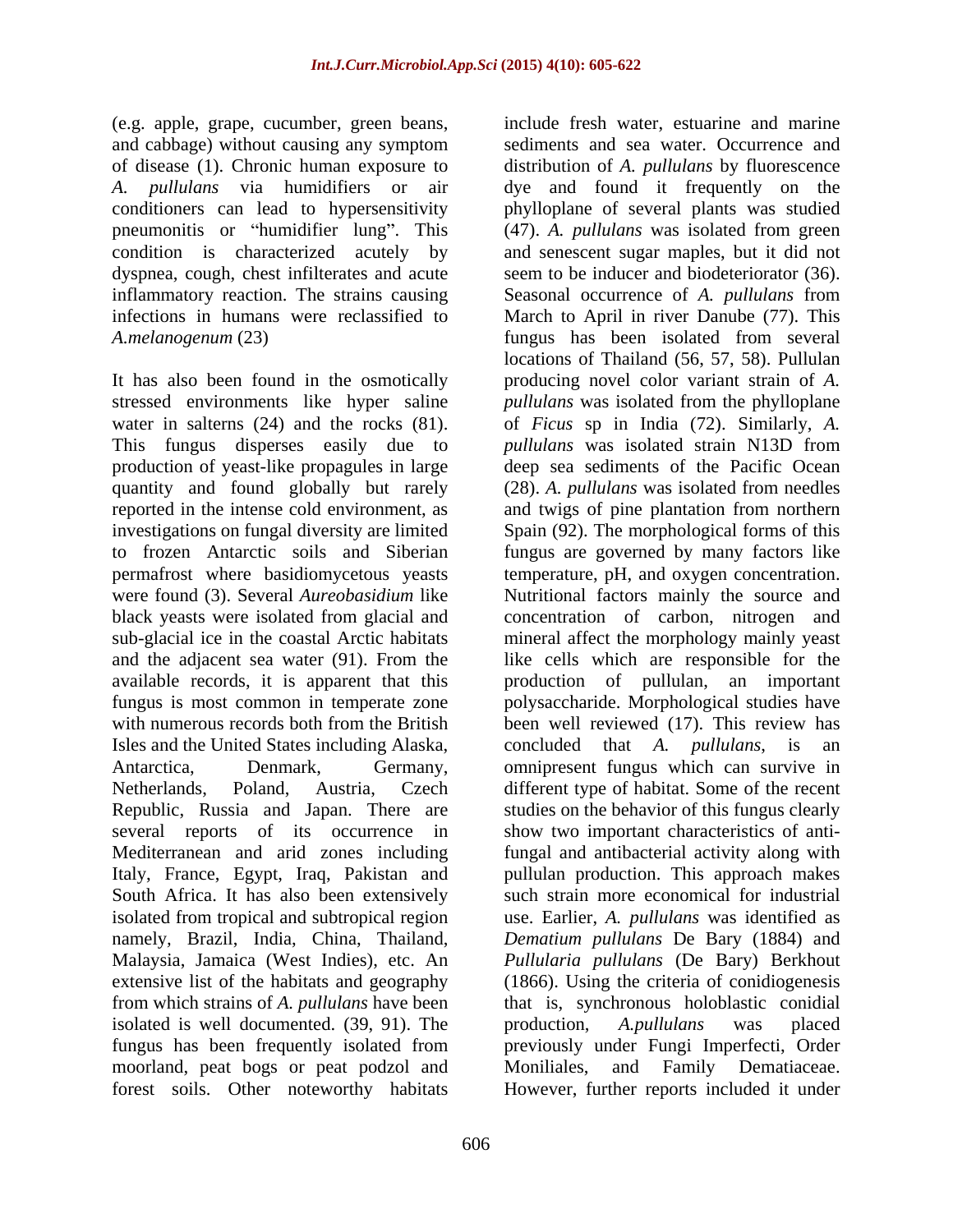Ascomycota though; perfect stage has not yet been reported (14). In recent classification, *A. pullulans* is regarded as morphological and nutritional characteristics outline, chemical structures various

dark-coloured chlamydospores is the factors namely; pH, various substrates, characteristic feature of this fungus (59). Some workers have described the vegetative pullulan along with molecular and colonies finally become blackish due to observed under light microscope, the hyphae look hyaline, smooth and thin-walled, 2 - 16 have also shown similar beneficial conidia and by the presence of lobed chains capabilities of A. pullulans (11). of thick-walled chlamydospores. A review<br>regarding the application of A. *pullulans* had been published emphasing the production of the commercial production of pullulan with various enzymes, single cell proteins and a proper fermentation technique regarding polysaccharide by this fungus (17). The use the better continuous production in solid of this fungus in environmental pollution state and submerged fermentation have not

Ascomycetous yeast and is placed in the almost all the potential areas in brief, but Order Dothideales, Family Dothideaceae pullulan is little covered. However, after a (90). The fungus was taxonomically long gap, Leathers wrote a review entitled characterized on the basis of its "Pullulan" in 2002, emphasing on historical comprising single species with three analytical and assay methods of pullulan different varieties such as *A. pullulans* var. including biosynthesis of pullulan in *pullulans*, *A. pullulans* var. *melanogenum*  different nutrient sources. The genetics of *A.*  and *A. pullulans* var. *aubasidani* Yurlova *pullulans* has been extensively covered in (15). Four strains of arctic *Aureobasidium* this review. Since then several recent reports have been discovered, that is, *A. pullulans* have come regarding novel method of var. *pullulans*, *A*. *pullulans* var. immobilization, use of cheaper carbon *melanogenum*, *A. pullulans* var. *subglaciale*  sources and use of continuous fermentation and *A. pullulans* var. *namibiae* (91)*.* for better yield and productivity. A novel *A. pullulans* exhibits polymorphism, for reported to produce pullulan which was at it can grow as budding yeast or as mycelia par to *A. pullulans*, commenced the depending upon environmental conditions. possibility of the isolation of newer strains The life cycle of *A. pullulans* was from natural ecosystem (20). Moreover, a thoroughly reviewed (15). The formation of review on pullulan emphasing on various cycle of *A. pullulans* as well as colony hydrodynamic property of pullulan and also characteristics on solid nutrient medium. mentioned, a novel area that is biomedical Colonies are initially smooth and eventually application of pullulan (70). A review become covered with slime. Starting as entitled "Bioproducts from *A. pullulans*, a yellow cream, light pink or light brown, the biotechnologically important yeast" has production of a specific melanin at metabolites like Siderophores production by chlamydospore production stage. When *A. pullulans* and biocontrol efficiency m wide with cells often wider than long metabolites like various enzymes namely; forming rough and compact mycelia. *A.* protease, amylase, lipase, cellulase, xylanase pullulans can be recognized by straight and single cell protein (SCP) producing control and biodeterioration of xenobiotic compounds has also been added in this review. Although the author has covered outline, chemical structures various fungus *Eurotium chevalieri* has also been factors namely; pH, various substrates,<br>molecular weight distribution of native pullulan along with molecular and been written elaborating some new against post-harvest diseases. However, they have also shown similar beneficial

In-spite of all the information up to 2009, capabilities of *A. pullulans* (11). In-spite of all the information up to 2009,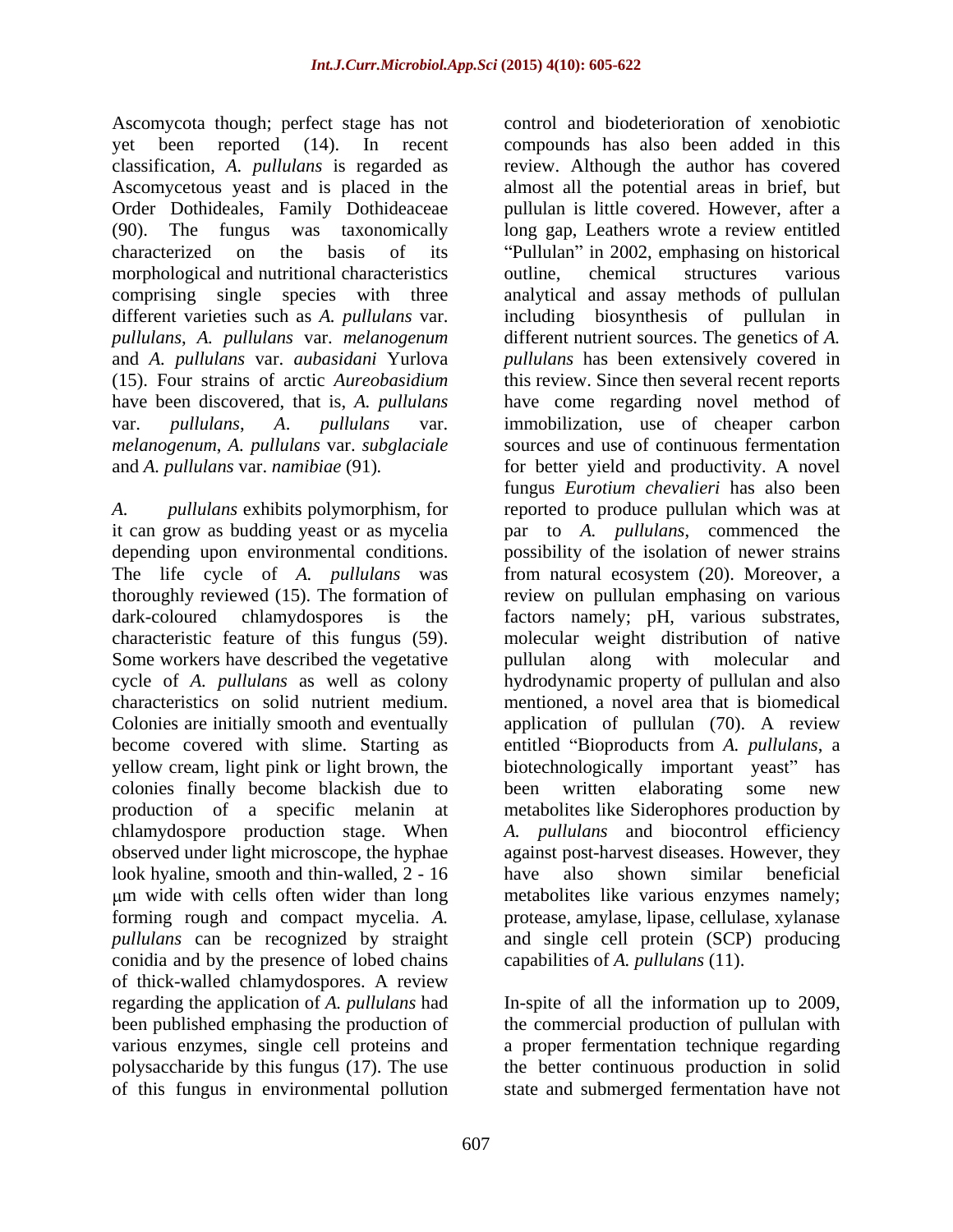yet been taken up properly because present review an approach has been incorporated in the light of these aspects.

### **Economic importance of** *A. pullulans*

*A. pullulans* has been employed for different useful purposes as it produces a variety of amylase, protease, lipase, cellulose, be safe for the use as SCP (12). *A. pullulans*  has shown the potential in controlling and recovery, medical purposes, food phylloplane, any change in its occurrence might prove to be an indicator of organisms) landing on the leaf surfaces. *A. Aureobasidium pullulans* was demonstrated negative bacteria (13). A large number of (76). Some isolates of *A. pullulans* showed of table grape berries and was successfully Although amylase activity produced by

commercial production technology with different fruits and vegetables (67). This specific design of fermentor technology is strain provided high protection levels still lacking behind and must be developed against *P. digitatum* on grape fruit, *Botrytis*  for better pullulan production. Moreover, *cinerea*, *Aspergillus niger* and *Rhizopus*  immobilization in solid state as well as *stolonifer* on grape, *B. cinerea* and *Monilia*  submerged fermentation using suitable solid *lax a* on sweet cherry and *B. cinerea* on kiwi matrix must be discussed. However, in fruit, cherry, tomato, apples and strawberries applied to control post harvest diseases of (66).

# **Enzymes from** *A. pullulans*

important metabolites, enzymes, antibiotics, xylanase, etc, which have great potential single cell protein (SCP) and applications in industry. Proteases have been polysaccharides (11). Tests have shown it to shown to have many applications in monitoring environmental pollution. Due to processing, feeds, chemical industry as well ubiquitous nature of this fungus on as waste treatment. Proteases also contribute environmental perturbations generated by aided digestion of protein from different chemicals or other biological organisms sources (35). However, little has been (including genetically engineered known about protease from marine-derived *pullulans* appears to be a promising applications in bread and baking industry, organism for the development of newer starch liquefaction and saccharification, antimicrobial agents, both for chemotherapy textile desiging, paper industry, detergent as well as non-medical applications. industry, analysis in medical and clinical Extracellular antimicrobial activity of chemistry, and food and pharmaceutical against several Gram positive and Gram environments are safe (GRAS, generally bioactive and structurally diverse fungal interest in amylolytic yeasts has been metabolites have been used for the increased in recent years as their potential development of valuable pharmaceuticals value for conversion of starchy biomass to antagonistic activity against a number of recognized (25). Recently, some amylases phytopathogenic fungi and were considered from terrestrial yeasts also have been found as possible biocontrol agents of post harvest to have the ability to digest raw starch. diseases (50). The strain L47 of *A*. *pullulans*  However, very few studies existon the was isolated in South Italy from corpospere amylase-producing marine yeasts (45). Different strains of *A. pullulans* isolated from different environments can produce amylase, protease, lipase, cellulose, detergents, leather processing, silver recovery, medical purposes, food to the development of high-added applications or products using the enzyme yeasts (10). Amylases have many industries. Because most yeasts from regarded as safe) compared to bacteria, single cell protein and ethanol has been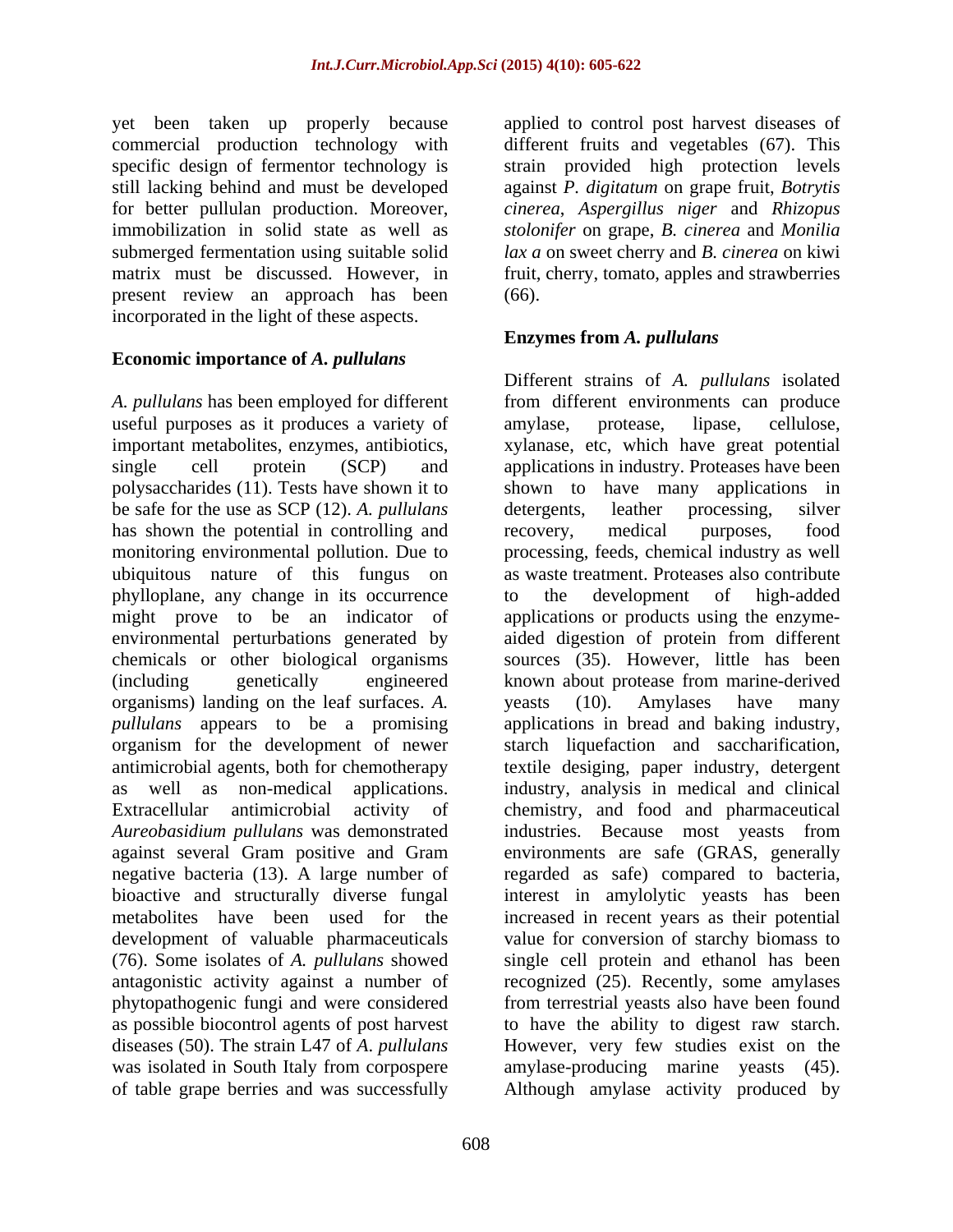bacteria is much higher than that produced material. A transfructosylating reaction by by *A. pullulans*, the bacteria only can produce  $\alpha$ -amylase (51).

Lipases catalyze a wide range of reactions, including hydrolysis, inter-esterification, a sucrose medium. The fructosyltransferase alcoholysis, acidolysis, esterification and (FTase) produced by *A. pullulans* CCY-27 aminolysis. Therefore, lipases, especially 1-94 is stable in a broad range of pH and microbial lipases, have many industrial temperature up to 65°C, with an optimum applications (29). Although lipases from *Candida rugosa* and *Candida antartica* have been extensively used in different fields, fructofuranosidase and maltosyltransferase very few studies exist on the lipase produced from *A. pullulans* have many advantages by yeasts isolated from marine environments (9). Lipases from *A. pullulans* are *Aspergillus* sp. due to no repression of its extracellular. It was also found that the expression by glucose and high crude lipase produced by A. pullulans HN2.3 has high hydrolytic activity towards cultures of *A. pullulans* have usually failed to show any cellulolytic activity (6). However, some isolates of *A. pullulans* of (exoglucanase) activity (34). The ability to *pullulans* isolated from different marine oligosaccharides, which are utilized environments (93). Unfortunately, it is still has not been cloned. Xylanases have many be among the most proficient of the xylan degrading fungi, secreting extremely high<br>levels of xylanolytic enzymes into culture levels of xylanolytic enzymes into culture *A. pullulans* **as single cell protein (SCP)** media.

prebiotics widely used as a functional food

produce α-amylase (51). The from *A. pullulans* has typically been used to -fructofuranosidases (FFases; EC 3.2.1.26) produce FOS. *A. pullulans* DSM 2404 was found to form at least five kinds of FFases in pH 4.4 and temperature of 65°C (53). In addition, it has been found that  $\beta$ over those from the bacterial strains and expression by glucose and high transfructosylating activity (89).

olive oil, peanut oil, soybean oil and lard Mannan and heteromannans are widely (48). Cellulose is the most abundant organic distributed in nature as part of the material on the earth consisting of glucose hemicellulose fraction in plant cell walls. units linked together by  $\alpha$ -1, 4-glycosidic Mannan consists of  $\beta$ -1, 4-linked dbonds. It has been observed that most of the mannopyranose residues. Mannanases are the tropical origin produced CMCase (endo-<br>fermentable sugars, upgrading of animal glucanase) and alphacellulase feed stuff, and reducing the viscosity of produce cellulose by different strains of *A*. applications in the production of mannocompletely unknown about species and used as valuable food sweetener cellobiohydrolases in *A. pullulans*, and the or additive (46). In screening for producers gene encoding  $\alpha$ -glucosidase in *A. pullulans* of extracellular  $\beta$ -1, 4- mannanase among applications in paper, fermentation and food best producers were found among strains of industries, as well as in waste treatment. The *A. pullulans* (33). However, the gene fungus *A. pullulans* Y-2311-1 was shown to encoding mannanase in *A. pullulans* have useful in many fields including bio bleaching of pulp in paper industry, bioconversion of biomass wastes coffee extracts. They also have potential oligosaccharides, which are utilized intestinal *Bifibacterium* yeasts and yeast-like microorganisms, the not been cloned yet.

Fructo-oligosaccharides (FOS) are a class of and *Chlorella* and brown algae are A variety of microalgae such as *Spirulina*  extensively used as feed for cultured marine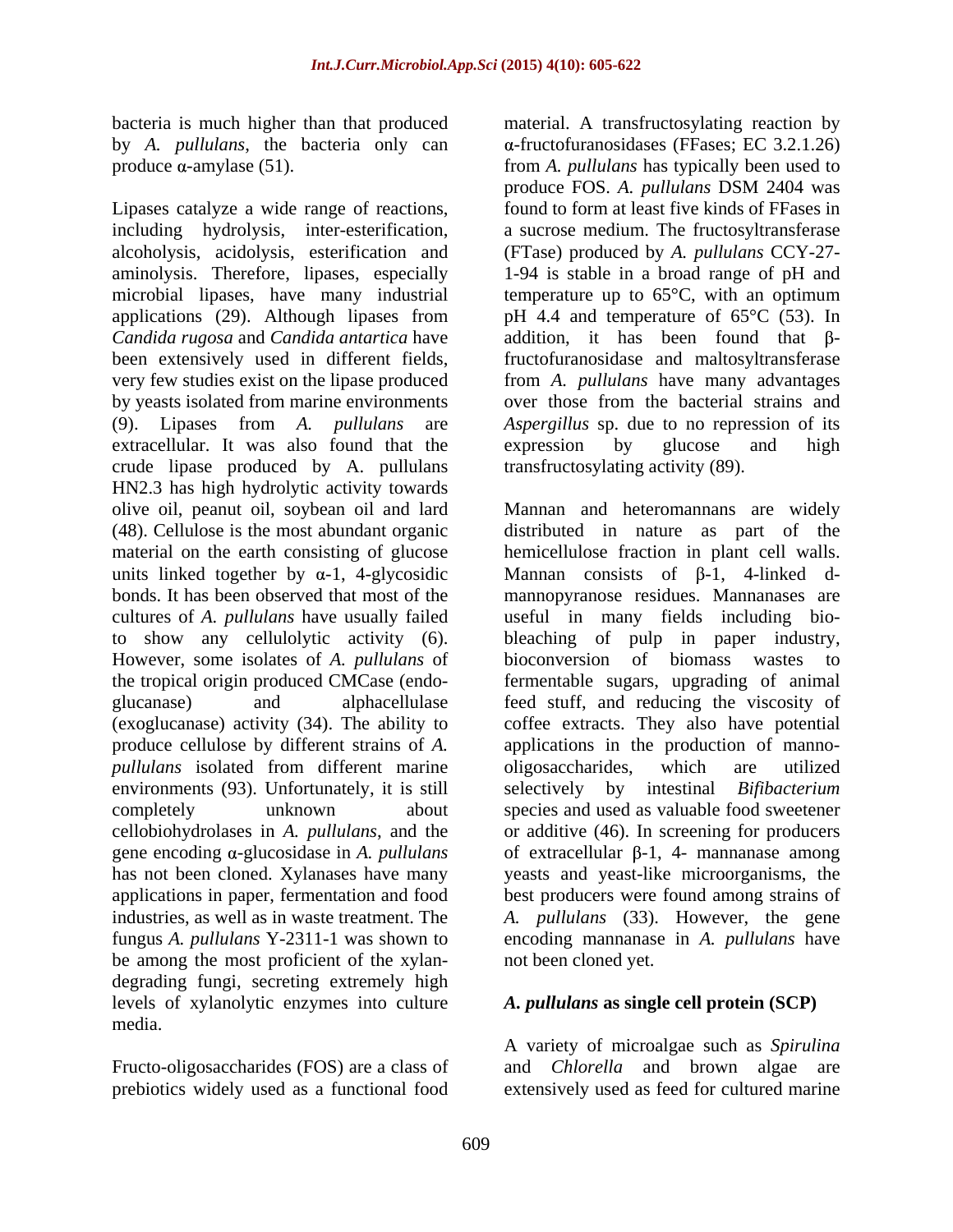animals (9; 60). However, they have some several ways as result of their role as limitations for animal consumption. Some irrorscavenging compounds, especially yeasts such as *Saccharomyces cerevisiae*, marine microorganisms because iron is an *Candida utilis* and *Candida tropicalis* also essential nutrient for virtually all forms of have been used for their single-cell protein life and is difficult to obtain due to its low (60). They have many advantages over algae and bacteria (60; 19). Unfortunately, little is been confirmed that yeasts produce only known about the marine yeasts that have hydroxamate-type compound, while bacteria high protein content and can be used as aqua produce hydroxamate as well as catecholate feed. A total of 327 yeast strains from siderophores (61). Siderophores are also seawater, sediments, mud of salterns, guts of found to have many applications in medical the marine fish, and marine algae were obtained. The crude protein of the yeast was used to control growth of the pathogenic estimated and it was found that eight strains bacteria in marine fish and the complexing of the marine yeasts grown in the medium with 20 g/l glucose contain more than 30.4 g develop the processes for metal recovery or protein per 100 g of cell dry weight (11). remediation of waste sites, including They belong to *Metschnikowa reukaui* radioactive waste as they are extremely (2E00001), *Cryptococcus aureus* effective at solubilizing actinides and other (2E00002), *A. pullulans* (2E00060), *Y.* metals from polluted environments (44). *lipolytica* (2E00004), and *Hanseniaspora uvarum* (2E00007), respectively. With the exception of *A. pullulans* 4#2 (2E00003) *parahaemolyticus*, *Vibrio anguillarum* and with nucleic acid of 7.7% (w/w), all other yeast strains contain less than 5% (w/w) of important to find some antibacterial agents nucleic acid. Analysis of fatty acids shows against these pathogens. Although many that all the yeast strains tested have a large antibacterial peptides and killer toxins have amount of C18:0 and C18:1 fatty acids, been found to be active against some while analysis of amino acids indicates that pathogens in marine animals, they are not the yeast strains tested have a large amount stable in marine environments and easily of essential amino acids, especially lysine attacked by proteases produced by marine and leucine which are very important micro-organisms (43; 83). Over 300 yeast nutritive components for marine animals strains isolated from different marine (11). Therefore, *A. pullulans* that contains high content of protein may be especially to produce siderophore. Among them, one important in single cell protein production yeast strain HN6.2 (2E00149) which was by transforming the waste products such as identified to be *A. pullulans* was found to starch, protein, cellulose and xylan into cell

protein in *A. pullulans*. The second optimal conditions, this yeast strain could **Siderophores from** *A. pullulans* Ornithine was found to enhance the Siderophores are low-molecular-weight, greatly inhibit the siderophore production. iron-chelating ligands produced by nearly all The crude siderophore produced by the yeast the microorganisms. Siderophores can affect strain HN6.2 is able to inhibit cell growth of microorganisms in the environments in *V. anguillarum* and *V. parahaemolyticus*, the ironscavenging compounds, especially life and is difficult to obtain due to its low solubility in marine environments. It has and environmental sciences. They can be ability of siderophores can be used to Most bacterial infections in marine animals are found to be caused by *Vibrio Vibrio harveyi*. Therefore, it is very environments were screened for their ability produce high level of siderophore. Under the produce 1.1 mg/ml of the siderophore. L siderophore production, while  $Fe<sup>3+</sup>$  could could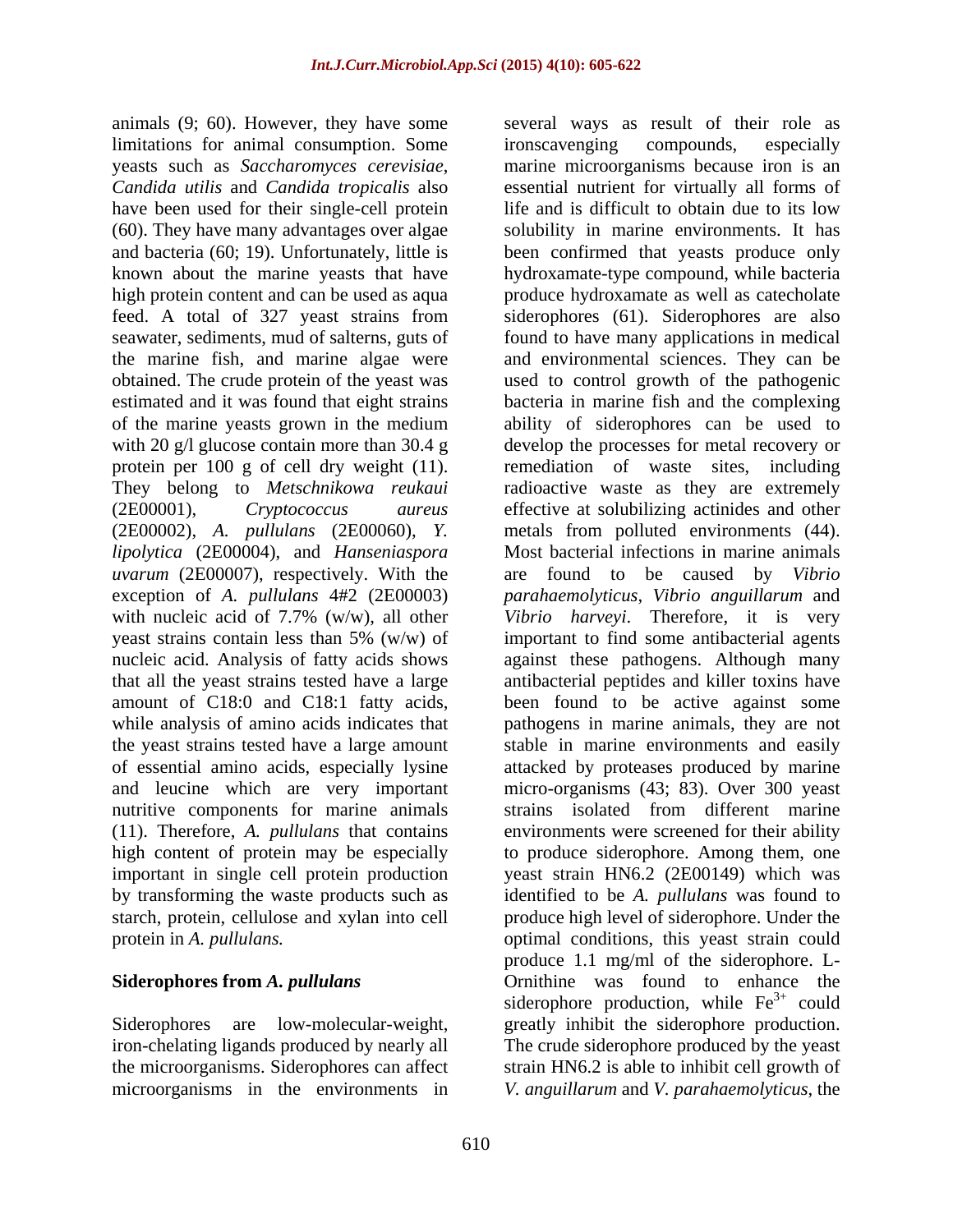common pathogenic bacteria isolated from diseased marine animals. This is the first harvest diseases (Mounir *et al.,* 2007). It was time to report that the crude siderophore found that two of *A. pullulans* (SL250 and produced by the marine-derived yeast can SL236), plus a proven antagonist (isolate inhibit growth of the pathogenic bacteria L47), are able to control *Penicillium*  isolated from marine animals (84). The first *digitatum* on grapefruit, *Botrytis cinerea*, step in siderophore biosynthesis is the N5- *Rhizopus stolonifer*, and *A. niger* on table hydroxylation of ornithine catalyzed by grape and *B. cinerea* and *R. stolonifer* on orinithine N5- oxygenase. The further reactions of siderophore biosynthesis are

means, less harmful to human health and to the impact of various lubricant utilizing microbial antagonists to control post-harvest diseases. Because the infection of fruits by post-harvest pathogens often occurs in the field prior to harvest, it may be advantageous to apply antagonists before  $\qquad$  Pullulan, which is a linear  $\alpha$ -D-glucan made harvest. For this approach to be successful, mainly of maltotriose repeating units putative biocontrol strains must be able to interconnected by  $\alpha$  (1, 6) linkages, is a tolerate low nutrient availability, UV-B water-soluble homopolysaccharide produced radiation, low temperatures, and climatic changes. The yeast-like fungus *A. pullulans* micromycete *A. pullulans* (Sutherland, is one of the most widespread and well- 1998). The regular alternation of  $\alpha$ -1, 4 and adapted saprophytes, both in the  $\alpha-1$ , 6 bonds results in two distinctive phyllosphere and in the carposphere. *A. pullulans* has a high tolerance to dessication enhanced solubility (38). This and irradiation and has been considered as polysaccharide is of economic importance and irradiation and has been considered as polysaccharide is of economic importance

an effective biocontrol agent against postcherry tomato.

catalyzed by non-ribosomal peptide The yeast-like fungus *A. pullulans* strain synthetases (27). The presence of  $\text{Fe}^{3+}$  in the Ach1-1 was applied to control mold growth medium can greatly repress the expression on apple caused by *Penicillium expansum* of the gene encoding ornithine N5- (5). The competition for apple nutrients, oxygenase (11), while the presence of L- most particularly amino acids, may be a ornithine can enhance the exression of the main mechanism of the biocontrol activity gene encoding ornithine N5-oxygenase in *A.*  of *A. pullulans* strain Ach1-1 against blue *pullulans* HN6.2.( 84). mold caused by *P. expansum* on harvested **Biocontrol from** *A. pullulans* developing on lubricants was identified of Currently, fungicide treatments represent the industrial applications to investigate the primary method for the control of post- reaction of micromycetes on different oil harvest diseases of fruits and vegetables. products and to discuss the possibilities to However, public concern about fungicide use the obtained species of micromycetes for residue and development of fungicide environment protection from intensive resistant isolates of post-harvest pathogens pollution with lubricants and their wastes. have promoted the search for alternative Different micromycetes reacted differently the environment. In recent years, components. They found that *A. pullulans* considerable success has been achieved responded somewhat poorly as compared to apple fruit. Micromycetes capable of various origin and nature, used in various to the impact of various lubricant other fungus (49).

# **Pullulan from** *A. pullulans*

extracellularly by the polymorphic properties of structural flexibility and enhanced solubility (38). This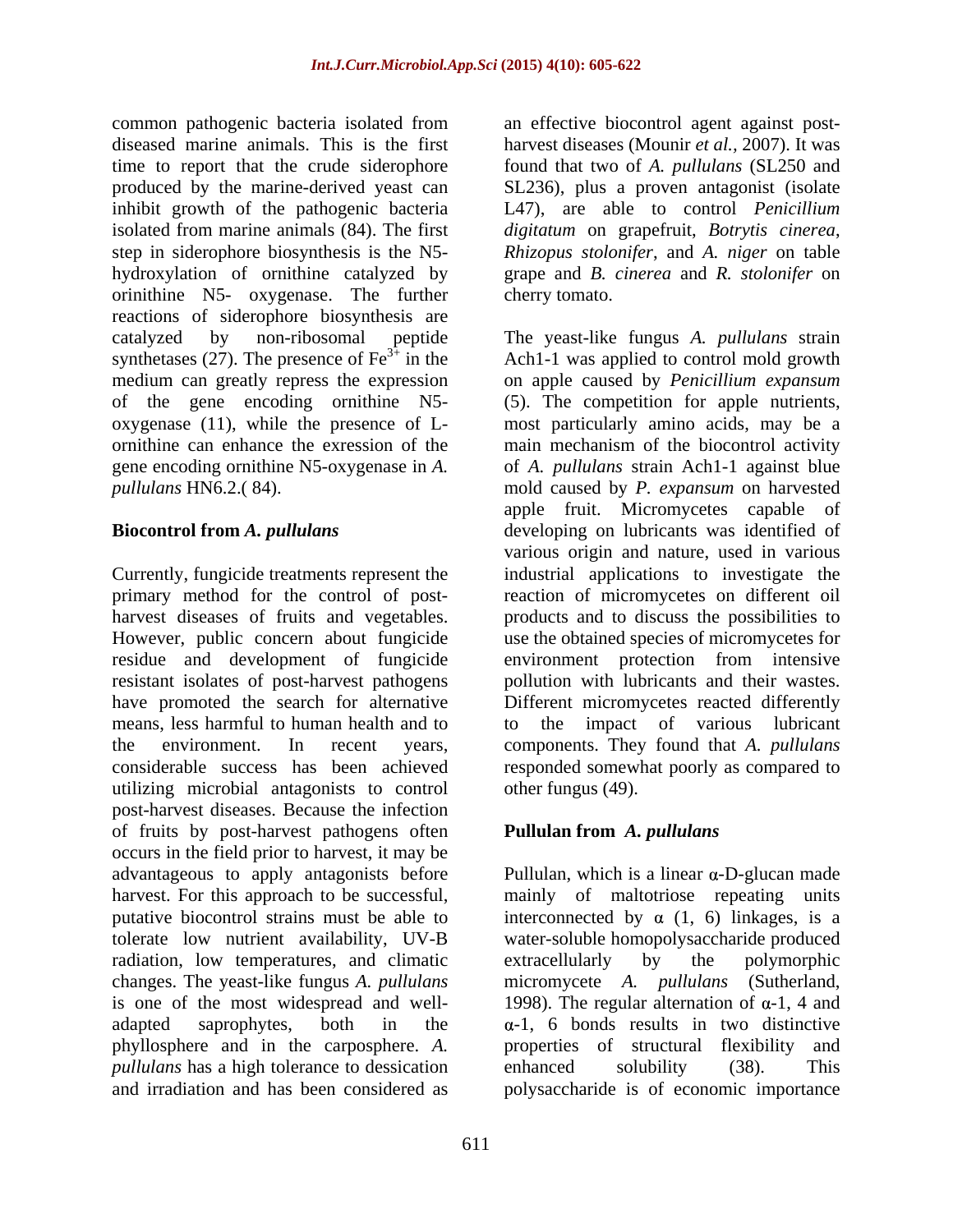with increased application in food, has been commercially produced since 1976 pharmaceutical, agricultural and chemical industries (17; 78; 70; 73; 21; 75). Pullulan (Okayama, Japan), which remains the produces a high viscosity solution at a principal supplier. Recent arrangements with relatively low concentration and can be used Pfizer for production of oral care strips may for oxygen impermeable films and fibers, result in expanded markets for pullulan (21). thickening or extending agents, or adhesive a  $\alpha$ -D-glucan, pullulan is resistant to  $\alpha$ -D- problems search for better pullulan-producing yeast microbial metabolite is an essential pullulan is a linear polysaccharide with regular sequence of panoses bonded by  $\alpha$ -(1, conditions while maintaing a high 4)-linkages. Minor structural abnormalities broductivity of the cells. The main resistance was attributed to the presence of maltotetraose residues distributed randomly along the pullulan chain. However, these structural abnormalities should not affect the overall physico-chemical properties of pullulan (8).

black yeast widely spread in all ecological culture produced two different

by the Hayashibara Company Ltd

or encapsulating agents (73). Despite being Despite of large number of uses, some of the amylolysis and may be used in low-calorie production of pullulan are (i) the formation food formulation. The chemical formula of of melanin pigment (ii) the inhibitory effects pullulan is  $(C_6H_{10}O_5)$ . H<sub>2</sub>O. Many authors (2; caused by high sugar concentrations in the 69) have reported that sulfated pullulan and medium and (iii) cost associated with phosphorylated pullulan have an pullulan precipitation and recovery. (52). anticoagulant, antithrombotic and antiviral Due to these problems, the application was activities, and chlorinated, actually limited due to the unavailability of sulphinylethylated, etherified, carboxylated, better strains of *A. pullulans*, as well as, the acetylated and esterified pullulan can be maintenance of yeast-like cells during used as important materials for chemical fermentation due to polymorphic nature of industries. So it becomes very important to the organism. The quest for optimization of strains. It is now widely accepted that requirement for the production of microbial maltotriosyl repeating units joined by  $\alpha$ - $(1, \alpha)$  enzyme, antibiotic *etc*. The major attention 6)-linkages. Alternatively, the structural in the fermentation studies of *A. pullulans* formula of pullulan may be presented as a was devoted to develop optimal cultivation are reported in pullulan. A careful hydrolysis of pullulan by exo-and fermentation time, low cost, and high purity endoenzymes showed chain fragments of the final product to meet-out the stringent resistant to the action of enzymes. Such requirements for food, cosmetics and associated with fermentative microbial metabolite is an essential metabolites such as, polysaccharide, conditions while maintaing a high productivity of the cells. The objectives were high yield, short pharmaceutical applications (55).

# **Biosynthesis of pullulan**

# **Exopolysaccharide from** *A. pullulans*

The producer of pullulan, *A. pullulans*, is a biosynthesis, researchers observed that the niches including forest soils, fresh and sea exopolysaccharides. One of these polymers water, plant and animal tissues, etc. corresponds to pullulan, and the second is Generally, the culture of *A. pullulans* is frequently described as a water-insoluble classified as non pathogenic; however, some jelly-like material. An electron microscopy strains may cause health problems. Pullulan study revealed that both pullulan and theEven in the first work on pullulan culture produced two different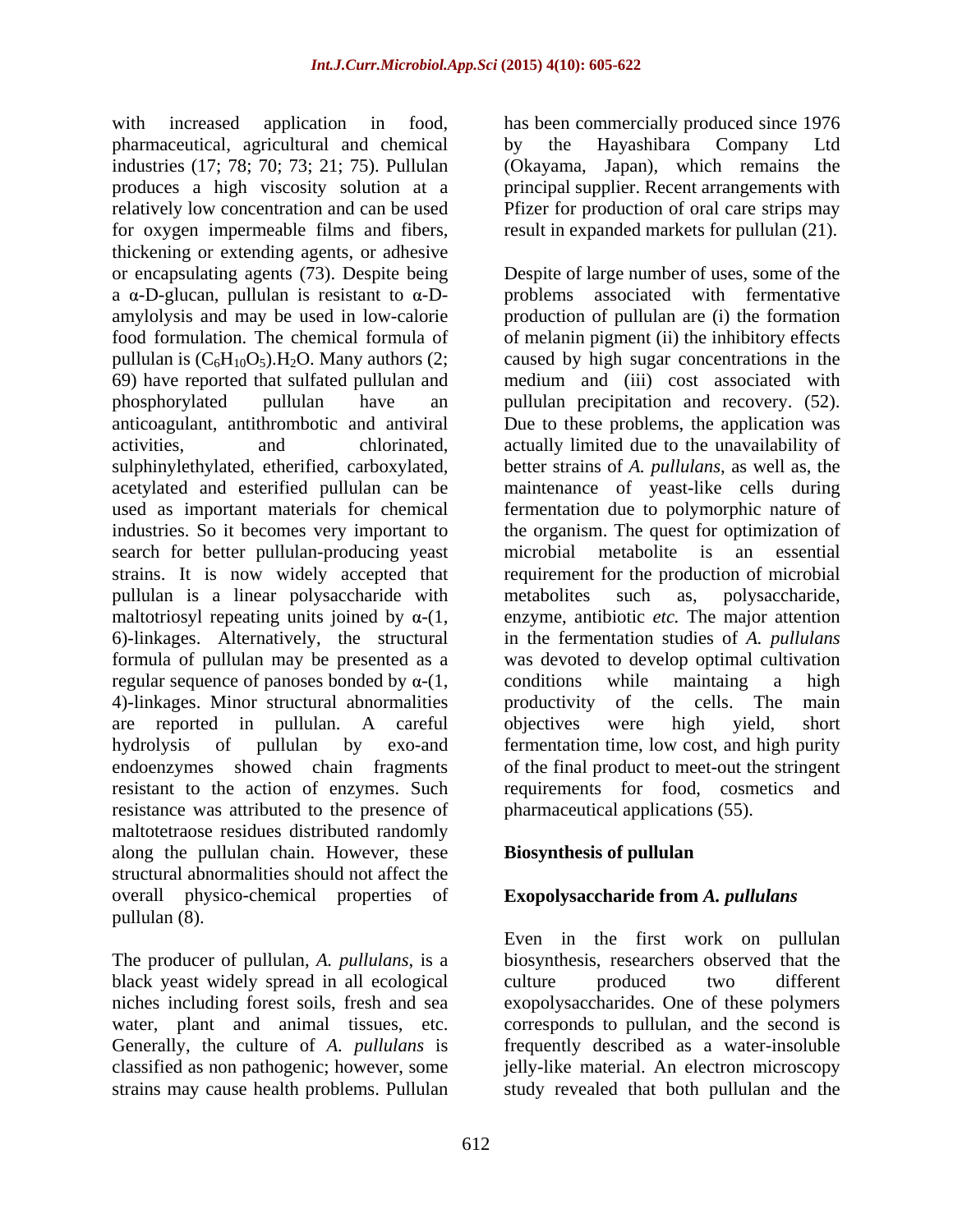insoluble polysaccharide are localized on an overwhelming number of studies, pullulan outer surface of the chlamydospores, the elaboration was found to occur only with the cells that were considered as the main yeast-like morphology of *A. pullulans* (7), polysaccharide producer on non growth whilst in other several papersthe ability to media. The highly dense peripheral layer was ascribed to the chain of pullulan characteristic of the chlamydospore arranged in a network covering the inner population (71). At least there is convincing layer of  $\alpha$ - $(1, 3)$ -glucan composed of agreement among researchers that pH glucose and mannose (71). Very little is provokes morphological changes of cells, known up to now explaining how the which in turn may additionally differentiate mechanism of biosynthesis of these jelly-biosynthesis routes. The yeast-like cells at like glucans is associated with the pullulan and neutral pH produce pullulan of a very high elaboration, though there were indications molecular weight (42), whilst combined that the elaboration of insoluble cultivation of the mycelial and the yeast-like exopolysaccharide is dependent on genetic cellular forms can be beneficial for high type of *A. pullulans*. In particular, it is not clear yet whether environmental conditions,<br>for example, pH or morphological changes **Mechanism of pullulan biosynthesis** of the cells are responsible for its extracellular elaboration (30). Although many investigations on

to note that the optimal pH established for pullulan synthesis and cell mass growth<br>indirectly correlates with the independent producing capacity of the culture cannot be bhosphoglucose mutase, UDPGcell morphology (71), though the exact synthesis is still a matter of debate. In an grown in the medium containing glucose

613

synthesize the polysaccharide was the characteristic of the chlamydospore pullulan concentration (63).

# **Mechanism of pullulan biosynthesis**

**Influence of pH and cell morphology** exopolysaccharide biosynthesis in bacteria Relatively low initial pH (pH 2.5) understood about the mechanisms of suppresses synthesis of pullulan but pullulan biosynthesis in *A. pullulans.* If the stimulates elaboration of the insoluble pullulan biosynthesis and regulation in *A.*  glucan. An optimal value of pH for the *pullulans* are elucidated, it will be very easy pullulan production lies in the range to enhance pullulan yield using molecular between 5.5 and 7.5 (42). There were only a methods. Pullulan can be synthesized from few reports where highest pullulan content sucrose by cell-free enzymes of *A. pullulans* was achieved by cultivating the when both adenosine triphosphate (ATP) microorganism in acidic pH. It is of interest and uridine diphosphate (UDP)-glucose are the biomass growth is 4.5 or lower. This UDP-glucose pool and glucosyltransferase difference in optimal values of pH for the activity in the cell of *A. pullulans* Y68 indirectly correlates with the independent correlated with high pullulan production character of these two processes (32). (11). Therefore, effects of different sugars However, the relationship between on pullulan production, UDP-glucose morphology and the polysaccharide- (UDPG) pool, and activities of  $\alpha$ ignored since the polysaccharide elaboration pyrophosphorylase, and glucosyltransferase is known to be associated with the specific in the cells of *A. pullulans* Y68 were cellular type responsible for pullulan pullulan is produced when the yeast strain is Although many investigations on biochemical mechanisms of have been carried out (16), relatively little is added to a reaction mixture (70). The size of obtained in their laboratory may be on pullulan production, UDP-glucose (UDPG) pool, and activities of  $\alpha$ phosphoglucose mutase, UDPG investigated (18). It was found that more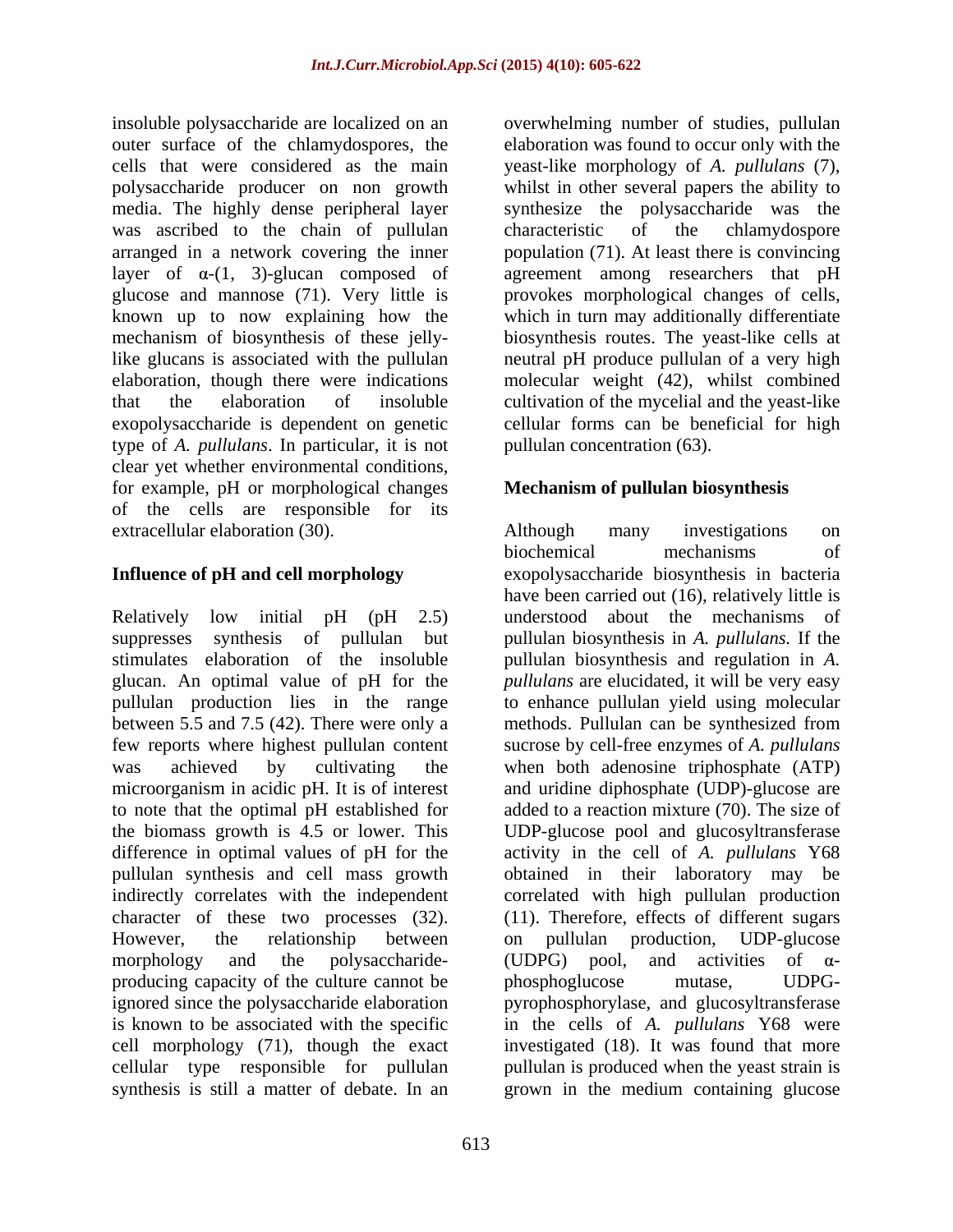than when it is cultivated in the medium studies of *A. pullulans* was devoted to supplementing other sugars. However, when developing optimal cultivation conditions more pullulan is synthesized, less UDP- while maintaining a high productivity of the glucose is left in the cells of *A. pullulans* cells. The main objectives were high yield, Y68 (11). High pullulan yield is positively related to high activities of  $\alpha$ - purity of the final product to meet the phosphoglucose mutase, UDPG- stringent requirements for food, cosmetics pyrophosphorylase, and glucosyltransferase in *A. pullulans* Y68 grown on different sugars. A pathway of pullulan biosynthesis in *A. pullulans* Y68 was proposed based on differences among the numerous strains of different studies (18; 11). It is thought that *A. pullulans*, it was clearly demonstrated the lower amount of pullulan produced by *A. pullulans* Y68 from fructose and xylose may be caused by the longer biosynthetic Moreover, the concentration of the pathway leading from fructose and xylose to UDP-glucose. It is thought that most of dependent on the carbon source. It is UDP-glucose is used to synthesize pullulan important to note that the exopolymer when the glucosyltransferase activity is very synthesis was observed on glucose, sucrose, high, leading to very low UDP-glucose level fructose and maltose. On a medium in the yeast cells. This may imply that very containing maltose as a carbon source, the high glucosyltransferase activity is the wild fungus intensively grew, but had low unique characteristic of *A. pullulans* Y68 pullulan producing activity. The problem of which can produce high yield of pullulan. low pullulan producing activity was solved Because the phosphoglucomutase and UDPG-pyrophosphotylase activity in the strains of *A. pullulans* with improved ability yeast cells grown in the medium containing to synthesize pullulan (54; 86). By using glucose is also very high, UDP-glucose is synthesized continuously to supply the large-scale fermentation processes under precursors for high pullulan synthesis when well-controlled conditions. Progress was the very high glucosyltransferase activity particularly stimulated by the development occurs in the cells of *A. pullulans* Y68. of new fermentation reactors designed to However, high level of UDP-glucose is left maintain high productivity of the culture. In when the yeast cells are grown in the addition, visual inspection methods (26) and medium containing xylose and fructose, several analytical techniques, including respectively, due to low glucosyltransferase capillary electrophoresis and high activity. Therefore, it is believed that the proposed pathway of pullulan biosynthesis were applied successfully to monitor will be helpful for the metabolism changes in the cell morphology and engineering of the yeast strain to further carbohydrate composition of the cultivation

The major attention in the fermentation maltose-rich hydrolyzates yields 115%

enhance pullulan yield. broth. In order to reduce the cost of the **Substrates and efficiency of pullulan** from the hydrolyzates of potato starch waste **fermentation** was studied (4). Fermentation of *A.*  short fermentation time, low cost, and high and pharmaceutical applications (70). Although the literature on pullulan biosynthesis is contradictory because of that the yield of pullulan strongly depends on the rate of substrate conversion  $(32)$ . Moreover, the concentration of the polysaccharide produced by *A. pullulans* is fructose and maltose. On a medium later by the development of several mutant these cultures, it became possible to perform capillary electrophoresis and high performance liquid chromatography (4; 87), fermentation product, pullulan biosynthesis *pullulans* on a medium containing 20%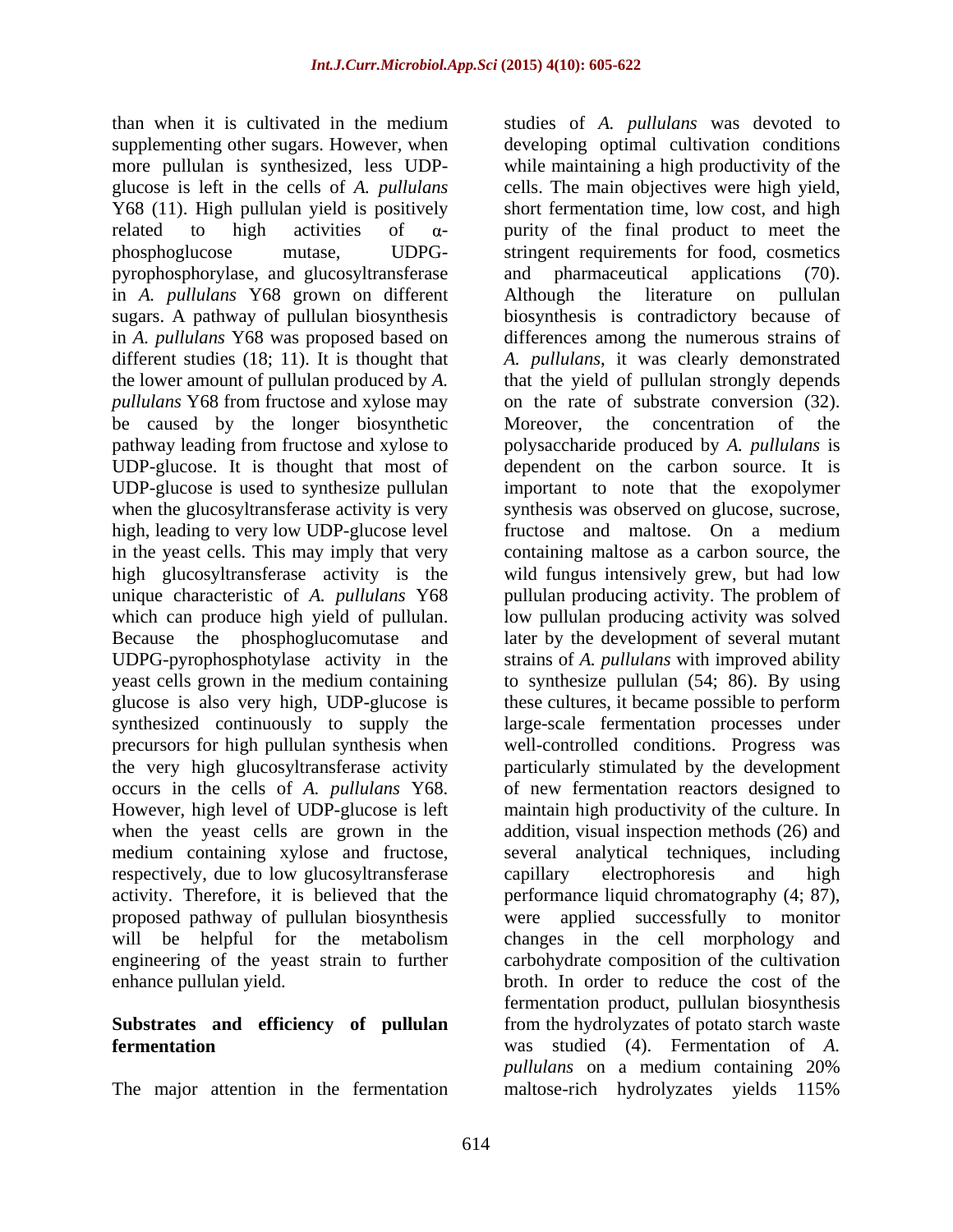higher concentration of pullulan than that obtained on glucose syrup, indicating that maltose is a better substrate than glucose for pullulan production by the studied strain of pullulan production because of the several *A. pullulans.* Other wastes from the undesirable events, including the restriction agricultural and food industries such as deproteinized whey (62), beet molasses (37), microporous sorbents and the destruction of sugar cane juice, and even peat hydrolyzate the immobilization system due to a rapid (41) are also considered as economical and efficient substrates for the pullulan characterization of the final product has cultivation was performed by the

The influence of aeration on vital activity of however, the higher rates of pullulan cells producing pullulan was studied in detail (17). Under anaerobic conditions, the characteristics of the traditional batch cell population neither grows nor produces pullulan. An intense aeration during system for continuous production of fermentation leads to a significant increase pullulan. This novel design could serve as an of pullulan concentration. This effect is excellent fermentor system in industries for especially pronounced on a nitrogen-rich large scale continuous production of media. An inverse effect of aeration was pullulan (74). detected upon fermentation on the media deficient in nitrogen source, where intense **Production** of **pullulan** from agroaeration suppressed pullulan production. An increase in oxygen transfer rate achievable by increasing a gas partial pressure may improve the polysaccharide producing of carbohydrate substrates incorporated into activity of *A. pullulans.* High airflow rates and high working pressure is beneficial for media. Within the latter are several agrothe growth of cell mass and pullulan synthesis. In order to prevent cell be suitable for pullulan production. disintegration, cell immobilization Utilization of these substrates would seem to procedures were applied to pullulan be ecologically sound and economically production (80). The elaboration of pullulan advantageous as they have low or even using cells of *A. pullulans* entrapped in negative costs. In this way the potential of agarose and carrageenan was studied (85). pullulan production from agro-industrial Both immobilized systems were found wastes is expected to lower the cost of technically acceptable for pullulan production and seems to be a very promising

pullulan was obtained with the use of agarose-entrapped culture. Other researchers noticed that this method is inconvenient for of polysaccharide diffusion through increase of the entrapped biomass (80).

production. An exhaustive literature survey Another approach to stabilize growth devoted to the use of different industrial conditions and thereby increase pullulan wastes for pullulan production and the yield is the use of continuous fed-batch problems associated with the recovery and cultivation. An optimization of fed-batch been presented (37). investigation on the effect of feed mode and **Fermentation techniques** efficiency of pullulan fermentation. The fed cultivation was performed by the composition of the feed solution on the batch culture gives high pullulan yields; production and substrate cultivation. Recently, a novel fermentor pullulan (74).

# **Production of pullulan from agroindustrial wastes**

production; however, the highest content of ecologically and economically sound way ofPullulan can be synthesized from a variety either defined (synthetic) or non-defined industrial wastes which have been shown to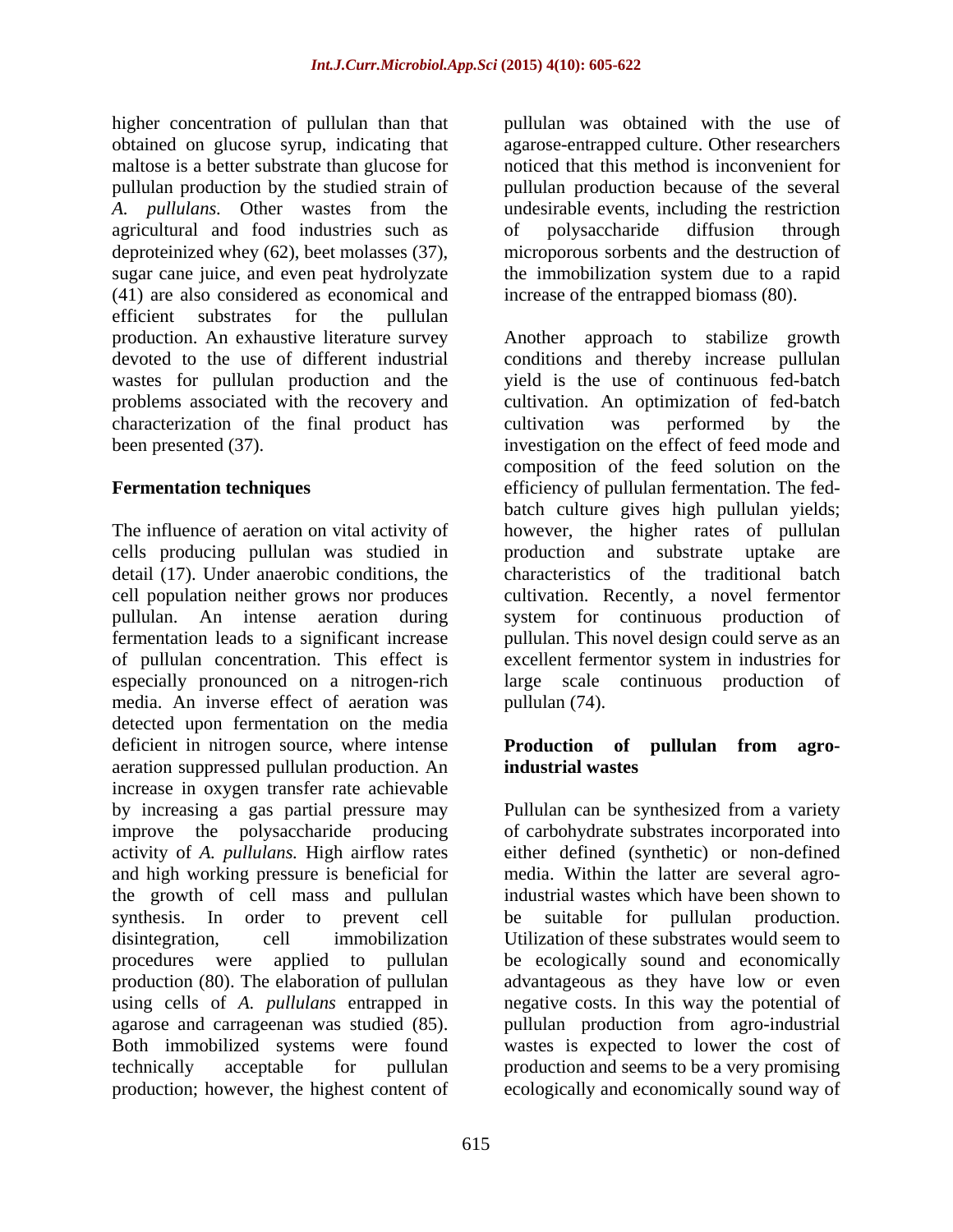bioconversion. However, the pullulan which besides playing an important role in bio is produced from different substrate may deterioration and in controlling vary in purity and other physical and environmental pollution. More than 300 chemical characteristics. This is more patents describing the production and useof pronounced when agro-industrial wastes are pullulan and pullulan derivatives are known. used as a carbon source for the fermentation. Although a detail study has been done Some of these characteristics like the regarding the morphology, distribution and molecular weight are very important when economic importance of this fungus still, we commercialization of the production of pullulan from these wastes is under for better exploitation of this economically consideration (31). important fungus.

The cost of pullulan primarily depends on the raw materials, especially of carbon source, which play a major role in the The corresponding author (Ranjan Singh) is economics of pullulan production. The sugar thankful to the Head, Department of Botany such as sucrose, glucose, fructose, maltose, and Microbiology, St. Aloysius College starch, or malto oligosaccharides support (Autonomous), Jabalpur, M.P., India for the pullulan production by *A. pullulans.* There necessary laboratory facility provided to are various reports on the production of carry out the research. Thanks is also pullulan from different sources such as extended to Principal, St. Aloysius College sweet potato (88), soyabean pomace (68), (Autonomous), Jabalpur, M.P., India, for potato starch waste (4), deproteinized whey providing the necessary chemicals and glass (62), agro-industrial waste such as grape wares required to carry out the research skin pulp extract, starch waste, olive oil waste effluents and beet molasses (31), brewery waste (64), jagerry which is **Reference** concentrated sugar cane juice (82), carob pods (63) and Jerusalem artichoke (22; 52). Andrews, J.H., Spear, R.N., Nordheim, E.V.<br>The production pullulan was investigated Population biology of *Aureobasidium* using various coconut by-products and it has advantages such as reduction of production cost and recycling of natural sources, in addition the effect of initial pH, Alban, S., Schauerte, A., Franz, G. fermentation time and nitrogen sources were **Anticoagulant** sulfated investigated in batch fermentation. This is polysaccharides: part I. Synthesis and the first report using coconut by-products for

*Aureobasidium pullulans* is an industrially important fungus which produces a number of by-products including several enzymes, Barnett, C., Smith, A., Scanlon, B., single cell protein and an industrially important polysaccharide namely pullulan

deterioration and in controlling think that, a lot of investigations are needed

### **Acknowledgement**

work.

# **Reference**

- Andrews, J.H., Spear, R.N., Nordheim, E.V. Population biology of *Aureobasidium pullulans* on apple leaf surface. Canadian J. of Microbiol. 2002; 48(6): 500-13.
- the production of pullulan (79). pullulan sulfates. Carbohydr. Polym. Anticoagulant sulfated structure-activity relationship of new 2002; 47: 267-276.
- **Conclusion** Babjeva, I., Reshetova, I. Yeast resources in natural habitats at polar circle latitude. Food Technol. Biotechnol. 1998; 36: 8-13.
	- Israilides, C.J. Pullulan production by *Aureobasidium pullulans* growing on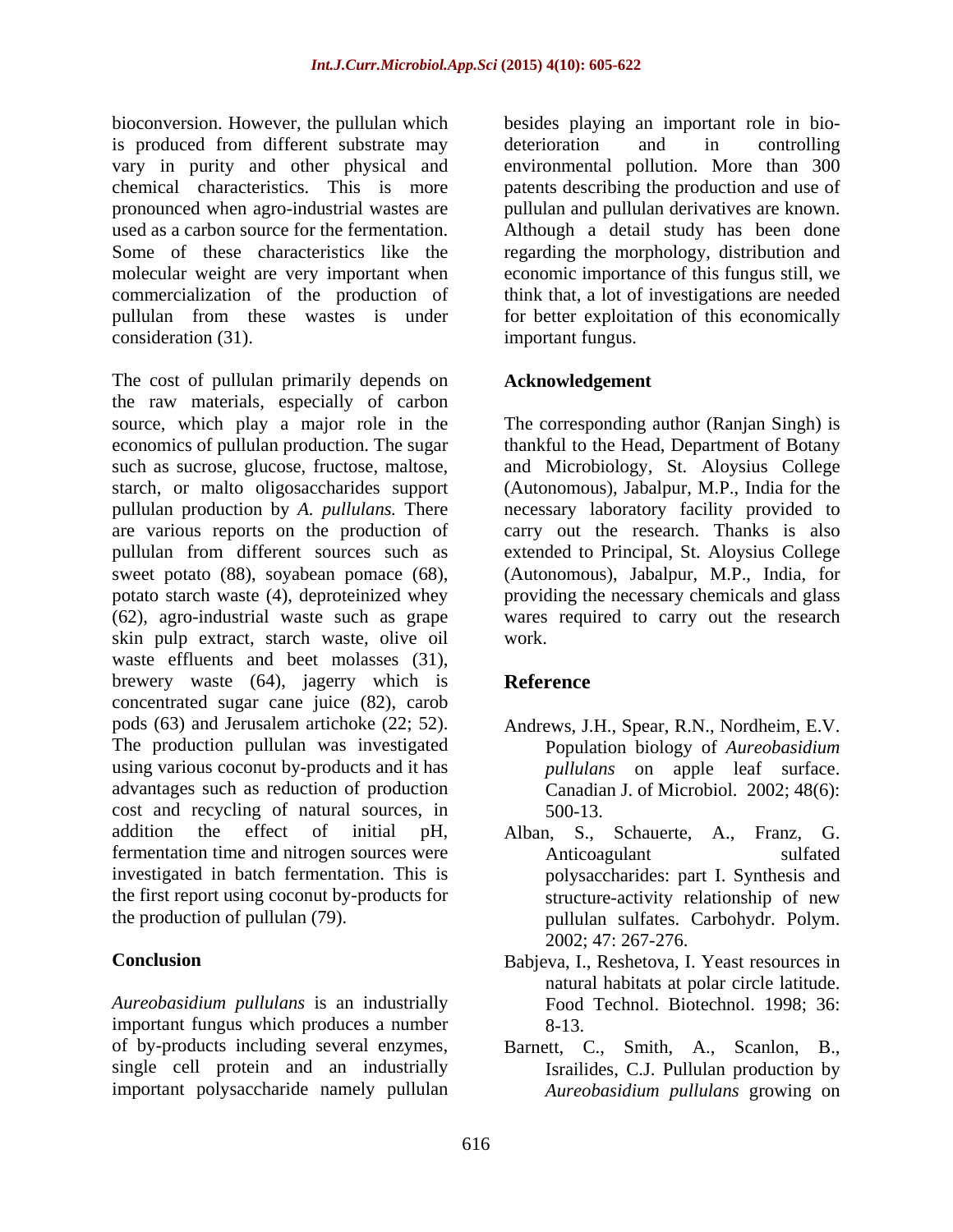- Bencheqroun, S.K., Bajji, M., Massart, S., postharvest apple blue mold biocontrol 2007; 46: 128-135.
- Buzzini, P., Martini, A. Extracellular De Hoog, G.A., McGinnis, M.R.
- Campbell, B.S., Siddique, A.B.M., Netherlands, 1987; pp. 187-199. FEMS Microbiol. Lett. 2004; 232:
- Catley, B.J., Ramsay, A., Servis, C. activities of the enzymes  $\alpha$ -
- Chi, Z. M., Liu, Z. M., Gao, L. M., Gong, Marine yeasts and their applications in 3519-3527.
- Chi, Z., Ma, C., Wang, P., Li, H.
- 
- hydrolysed potato starch waste. Chi, Z.M., Yan, K.R., Gao, L.M., Li, J., Carbohydr. Polym. 1999; 38: 203-209. Wang, X. H., Wang, L. Diversity of Labhilili, M., Jaafari, S.E., Jijakli, content and evaluation of their M.H. *In vitro* and *in situ* study of nutritive compositions. J. Mar. Biol. marine yeasts with high protein Assoc. UK, 2008; 88: 1-6.
- by *Aureobasidium pullulans*: evidence Dake, M.S., Beniwal, N. Antibacterial for the involvement of competition for Activity Of *Aureobasidium Pullulans.* nutrients. Postharvest Biol. Technol. Int J Pharm Bio Sci. 2014; 5(3): 1026 Int J Pharm Bio Sci. 2014; 5(3): 1026 1048.
- enzymatic activity profiles in yeast and Ascomycetous black yeasts. In: de yeast like strains isolated from tropical environments. J. Appl. Microbiol. ACM (ed.) The Expanding Realm of 2002; 93: 1020-1025. Yeast Fungi. Elsevier, Amsterdam, 2002; 93: 1020-1025. Yeast Fungi. Elsevier, Amsterdam, De Hoog, G.A., McGinnis, M.R. Hoog GS, Smith MT and Weijman ACM (ed.) The Expanding Realm of
- McDougall, B.M., Seviour, R.J. Which morphological forms of the fungus Conidiogenesis, nutritional physiology *Aureobasidium pullulans* are and taxonomy of *Aureobasidium* and responsible for pullulan production? *Hormonema*. Antonie Van De Hoog, G.S., Yurlova, N.A. *Hormonema*. Antonie Van Leewenhoek. 1994; 65: 41-54.
- 225- 228. Degeest, B., Vuyst, L. D. Correlation of Observations on the structure of the phosphoglucomutase, UDP-galactose fungal extracellular polysaccharide, pullulan. Carbohydr. Res. 1986; 153: 79-86. exopolysaccharide biosynthesis by F., Ma, C. L., Wang, X. H., Li, H. F. Appl. Environ. Microbiol. 2000; 66: activities of the enzymes  $\alpha$ -4-epimerase and UDPpyrophosphorylase with *Streptococcus thermophilus* LY03. 3519- 3527.
- mariculture. J. Ocean Univ. Chin. Deshpande, M.S., Rale, V.B., Lynch, J.M. 2006; 5: 251-256. Aureobasidium *pullulans* in applied Optimization of medium and Microb. Technol. 1992; 14: 514-527. microbiology: A status report. Enzyme Microb. Technol. 1992; 14: 514-527.
- cultivation conditions for alkaline Duan, X.H., Chi, Z.M., Wang, L., Wang, protease production by the marine X.H. Influence of different sugars on yeast *Aureobasidium pullulans*. Bioresour. Technol. 2007; 98: 534- 538. and the state of the state of the pyrophosphorylase and and the state of the state of the state of the state of the state of the state of the state of the state of the state of the state of the state of the state of t Chi, Z., Wang, F., Chi, Z., Yue, L., Liu, G., Zhang, T. Bioproducts from pullulan synthesis in Aureobasidium *Aureobasidium pullulans*, a *pullulans* Y68. Carbohydr. Polym. biotechnologically important yeast. 2008; 73: 587-593. pullulan production and activities of  $\alpha$ phosphoglucose mutase, UDPG pyrophosphorylase and glucosyltransferase involved in pullulan synthesis in *Aureobasidium*  2008; 73: 587-593.
	- Appl. Microbiol. Biotechnol. 2009; 82: Gao, L.M., Chi, Z.M., Sheng, J., Ni, X.M., 793-804. Wang, L. Single-cell protein production from Jerusaleum artichoke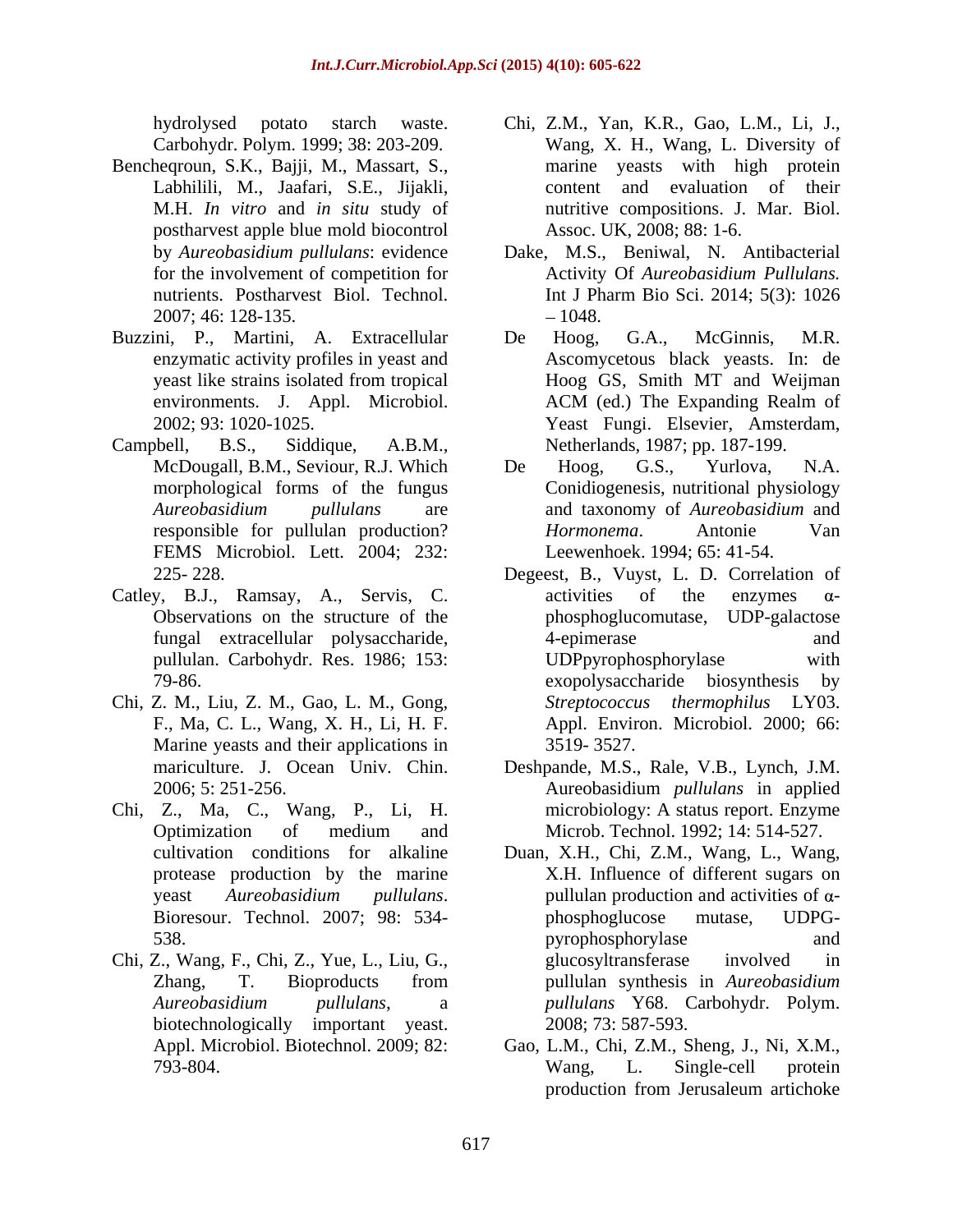extract by a recently isolated marine *Aureobasidium pullulans*. Biotechnol. yeast *Cryptococcus aureus* G7a and its

- Gaur, R., Singh, R., Tiwari, S., Yadav, S.K., *chevalieri.* J. Appl. Microbiol. 2010a.
- M.K. *Aureobasidium pullulans*, an economically important polymorphic yeast with special reference to
- 
- 
- Microbiol. Ecol. 2000; 32: 235-240.
- Gupta, R., Gigras, P., Mohapatra, H., biotechnological perspective. Proc. Can. J. Microbiol. 2005; 51: 773-776.<br>Biochem. 2003: 38: 1599-1616. Kurmar, C.G., Tagaki, H. Microbial alkalin
- Guterman, H., Shabtai, Y. A self-tuning protease: from bioindustrial viewpoint. biotechnology process. I. Application Kuter, G.A.

Bioeng. 1996; 51: 501- 510.

- nutritive analysis. Appl. Microbiol. Haas, H. Molecular genetics of fungal Biotechnol. 2007; 77: 825-832. siderophores biosynthesis and uptake: Daramwal, N.S. Optimization of physico-chemical and nutritional Biotechnol. 2003; 62: 316-330. the role of siderophores in iron uptake and storage. Appl. Microbiol.
- parameters for a novel pullulan Haifeng, L., Zhenming, C., Xiaohong, W., producing fungus, *Eurotium*  Chunling, M. Amylase production by doi.org/10.1111/j.1365- *pullulans* N13D. J. Ocean Univ. China. 2672.2010.04731.x 2007; 6: 60-65. the marine yeast *Aureobasidium*  2007; 6: 60-65.
- Gaur, R., Singh, R., Gupta, M. and Gaur, Hasan, F., Shah, A.A., Hameed, A. Industrial applications of microbial lipases. Enzyme Microb. Technol. 2006; 39: 235-251.
- pullulan. African J. Biotechnol. 2010 Imshenetskii, A.A., Kondrateva, T.F., b; 9(47): 7989-7997. Kudryashev, L.I., Yarovaya, S.M., Goksungur, Y., Uzunogullari, P., Dagbagli, S. Optimization of pullulan production comparative study of pullulans from hydrolysed potato starch waste synthesized by strains of *Pullularia*  by response surface methodology. *(Aureobasidium) pullulans* of differing Carbohydr. Polym. 2011; 83:1330 levels of ploidy. Mikrobiol. 1983; 52: 1337. Imshenetskii, A.A., Kondrateva, Smutko, A.N., Alekseeva, G.S. A comparative study of pullulans 816-820.
- Gostincar, C., Ohm, R.A., Kogej, T., Israilides, C., Scanlon, B., Smith, A., Jumel, Sonjak, S., Turk, M., Zajc, J., Zalar, P., K. Harding, S.E. Characterization of Gunde-Cimerman, N. *Aureobasidium* pullulans produced from agro*pullulans* varieties: biotechnological potential, stress tolerance and Polymers l994; 25: 203-309. pullulans produced from agroindustrial wastes. Carbohydrate
- description of new species. BMC Kondratyeva, T.F. Production of the Genomics. 2014; 15: 549. The polysaccharide pullular by Gunde-Cimerman, N., Zalar, P., de Hoog, *Aureobasidium (Pullularia) pullulans.* G.S., Plemenitas, A. Hypersaline water Usp. Mikrobiol. 1981; 16: 175-193. polysaccharide pullulan by *Aureobasidium (Pullularia) pullulans*. Usp. Mikrobiol. 1981; 16: 175-193.
	- in salterns-natural ecological niches for Kremnicky, L., Biely, P. B-Mannanolytic halophilic black yeasts. FEMS system of Aureobasidium pullulans.<br>Microbiol. Ecol. 2000; 32: 235-240. Arch. Microbiol. 1997: 167: 350-355. system of *Aureobasidium pullulans*. Arch. Microbiol. 1997; 167: 350-355.
	- Goswami, V.K., Chauhan, B. Microbial  $\alpha$ -amylase: a isolates of *Aureobasidium pullulans*. Kudanga, T., Mwenje, E. Extracellular cellulase production by tropical isolates of *Aureobasidium pullulans*. Can. J. Microbiol. 2005; 51: 773-776.
	- Biochem. 2003; 38: 1599-1616. Kurmar, C.G., Tagaki, H. Microbial alkaline vision system for monitoring Biotechnol. Adv. 1999; 17: 561-594. protease: from bioindustrial viewpoint. Biotechnol. Adv. 1999; 17: 561-594.
	- to production of pullulans by associated with the decomposition ofMicrofungal populations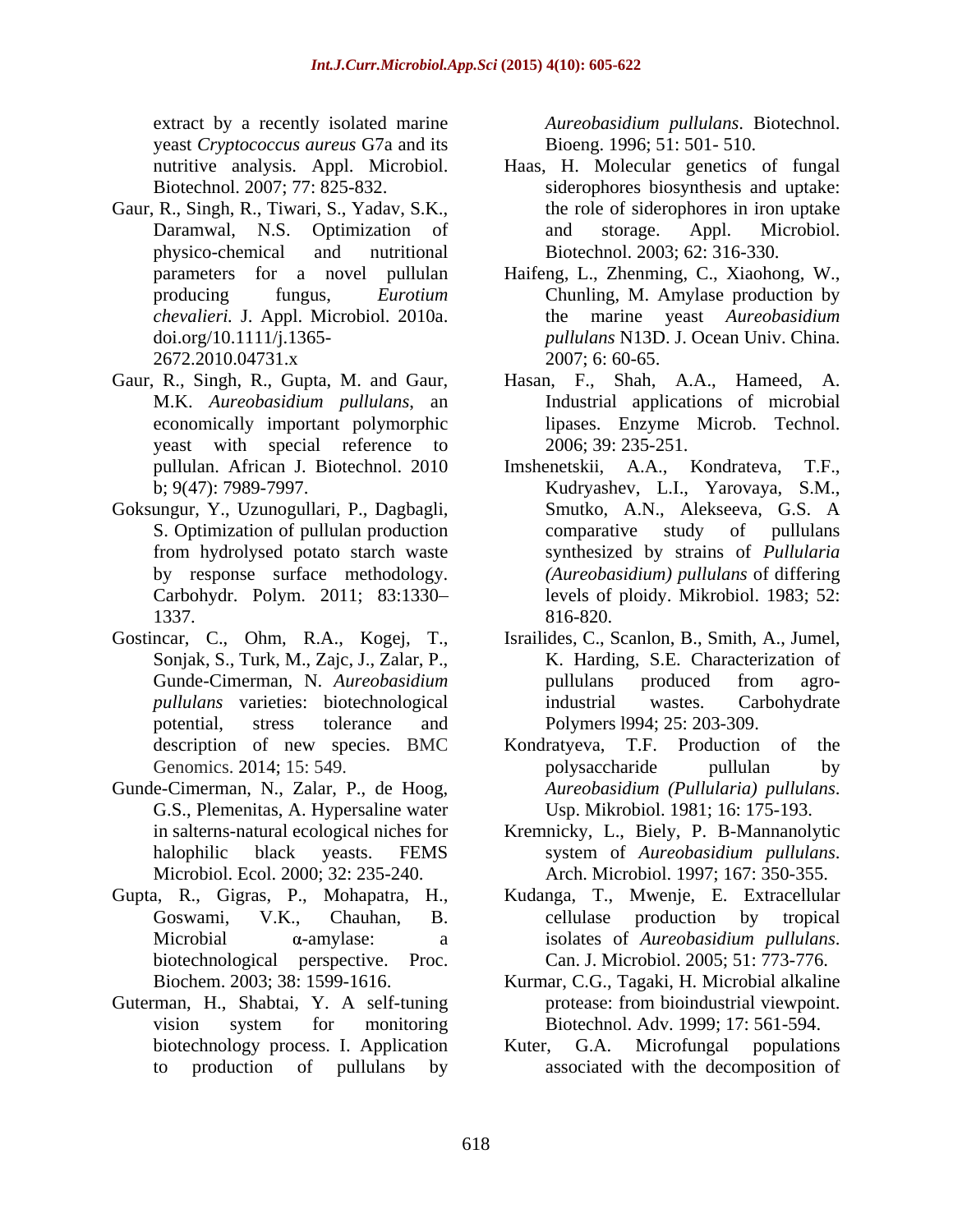- Lazaridou, A., Roukas, T., Biliaderies, C.G., executed veast Aureobasidium pullulans N13d. Vaikousi, H. Characterization of
- 
- Leathers, T.D. Substrate regulation and 3261-3167.
- Leathers, T.D. Pullulan. In: Vandamme EJ, *Aureobasidium pullulans* HN2-3
- LeDuy, A., Boa, J.M. Pullulan production
- 
- Li, C.H., Song, L.S., Zhao, J.M., Zhu, L., Cai, Z.H. Preliminary study on a Immunol. 2007d; 22: 663-672.
- application in mariculture. J. Ocean
- sugar maple leaf litter. Mycologia. Li, H.F., Chi, Z.M., Wang, X.H., Ma, C.L. 1986; 78: 114-126. Amylase production by the marine yeast *Aureobasidium pullulans* N13d. J. Ocean Univ. Chin. 2007a; 6: 61-66.
- pullulan produced from beet molasses Lin, T.C., Cheng, C. Enhanced mannanase by *Aureobasidium pullulans* in a production by submerged culture of stirred tank reactor under varying *Aspergillus niger* NCH-189 using agitation. Enzyme Microbiol. Technol. defatted copra based media. Proc. 2002; 31: 122-132. Biochem. 2004; 39: 1103-1109. Lin, T.C., Cheng, C. Enhanced mannanase
- Leathers, T.D. Colour variants of Lis, S.R.N., Andrews, J.H. Quantitative *Aureobasidium pullulans* overproduce fluorescence *in situ* hybridization of xylanase with extremely high specific  $Aureobasidium$  pullulans on activity. Appl. Environ. Microbiol. microscope slides and leaf surface. 1986; 52: 1026-1030. Appl. Environ. Microbiol. 1997; 63: *Aureobasidium pullulans* on 3261-3167.
	- specification of amylases from Liu, Z.Q., Li, X.Y., Chi, Z.M., Wang, L., Li, *Aureobasidium* strain RRLY-12974. FEMS Microbiol. Lett. 1993; 110: characterization and expression of the 217-222. 217-222. De Baets S and Steinbuchel A (eds). isolated from sea saltern. Antonie van Biopolymers. Polysaccharides II: Leeuwenhoek. 2008a; 94: 245-255. J., Wang, X.H. Cloning, extracellular lipase gene from *Aureobasidium pullulans* HN2-3 isolated from sea saltern. Antonie van
	- Polysaccharides from eukaryotes, Lugauskas, A., Griguceviciene, A., Wiley-VCH, Weinheim. 2002; 6:1-35. Asadauskas, S., Selskiene, A. from peat hydrolyzate. Can. J. developing on technical lubricants. Microbiol. 1983; 29: 143-146. Ekologika, 2008; 54: 186-194. Lugauskas, A., Griguceviciene, A., Asadauskas, S., Selskiene, A. Selection of micromycetes capable of
- Lee, J.H., Kim, J.H., Zhu, I.H., Zhan, X.B., Mounir, R., Durieux, A., Bodo, C., Allard, Lee, J.W., Shin, D.H., Kim, S.K. C., Simon, J.P., Achbani, E.H., El- Optimization of conditions for the Jaafari, S., Douira, A., Jijakli, M.H. production of pullulan and high molecular weight pullulan by antagonistic activity of the biocontrol *Aureobasidium pulluans*. Biotechnol. Lett. 2001; 23: 817-820. The against *Penicillium expansum*. symptom basis and tar fitter. Mycologia. Li, H.F., Chi, Z.M., Wang, X.H., Ma, C.L. Amylase production publishes production by the marine publishes production  $\mu$  and  $\mu$  and  $\mu$  and  $\mu$  and  $\mu$  and  $\mu$  and  $\mu$  and Production, formulation and like-yeast *Aureobasidium pullulans*  against *Penicillium expansum*. Biotechnol. Lett. 2007; 29: 553- 559.
	- Zou, H.B., Zhang, H., Wang, Z.H., Nidhi, G., Gupta, J.K., Soni, S.K. A novel potential antibacterial peptide derived amylase from *Bacillus* sp. I-3 and its from histone H2A in hemocytes of scallop *Chlamys farreri.* Fish Shellfish raw starch digesting thermostable  $\alpha$ amylase from *Bacillus* sp. I-3 and its use in the direct hydrolysis of raw potato starch. Enzyme Microb. Technol. 2005; 37: 723- 734.
- Li, J.F., Chi, Z.M., Li, H.F., Wang, X.H. Oguzhan, P., Yangilar, F. Pullulan: Characterization of a mutant of production and usage in food industry. *Alteromonas aurantia* A 18 and its African J. Food and Science Technol. 2013; 4(3): 57-63.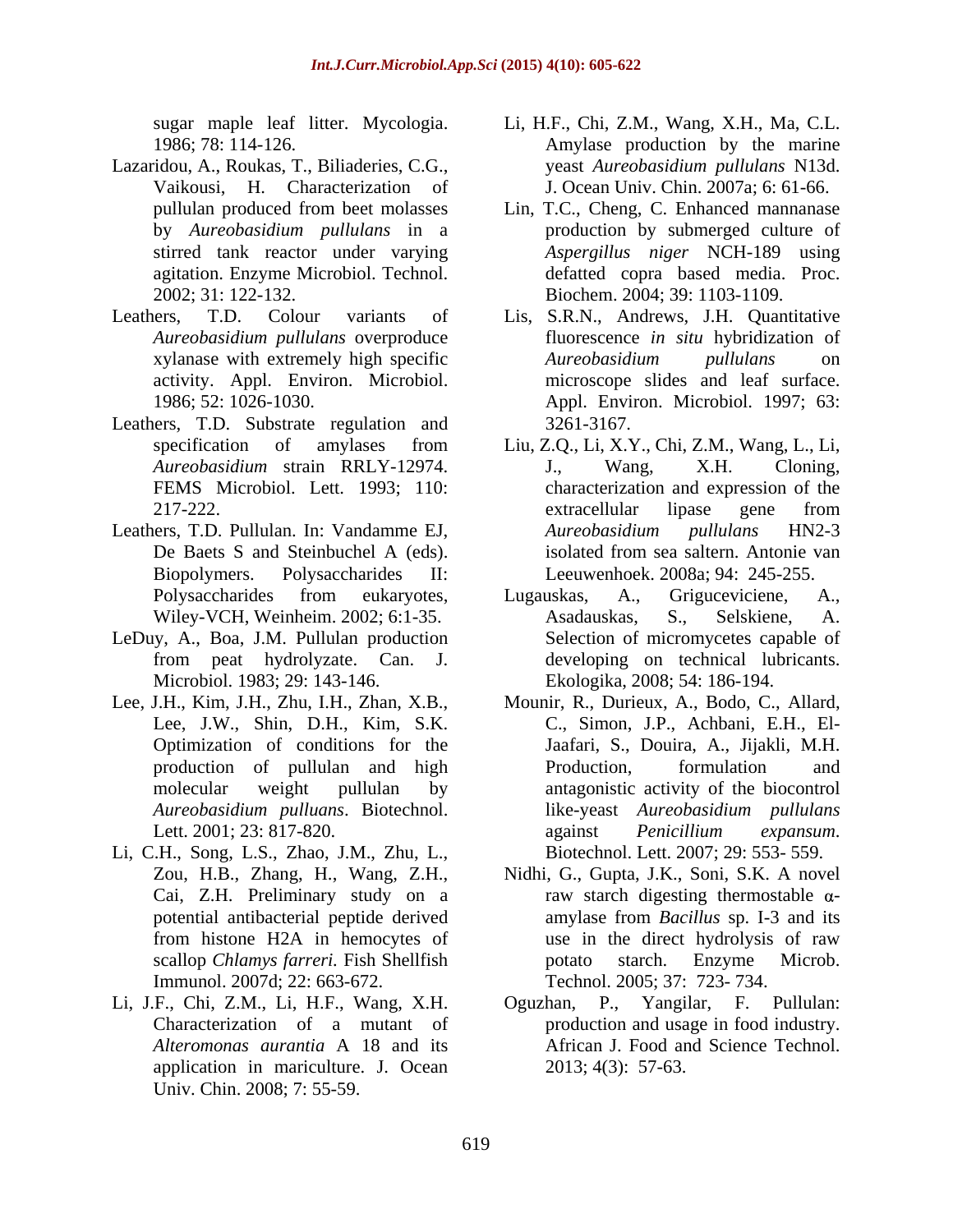- Onderkova, Z., Bryjak, J., Polakovic, M. Properties of fructosyltransferase from Biotechnol. 1999; 22: 617-621.
- Pollock, T.J., Thorne, L., Armentrout, R.W. Isolation of new *Aureobasidium* strains
- Ponnusani, V., Gusasekar, V. Production of
- Prasongsuk, S., Berhow, M.A., Dunlap, 177.
- Prasongsuk, S., Sullivan, R.F., Kuhirun, M.,
- Characterization of *Aureobasidium*  Biotechnol. 2003; 30: 89-94. 293-299.
- cycle of *Pullularia pullulans.* Trans.
- Ravindra, A.P. Value-added food: single cell
- 1996; 12: 537-546. Carbohydr. Res. 2004; 339: 447-460.
- 

*pullulans*. J. Ind. Microbiol. Biotechnol. 1999; 22: 617-621.

- *Aureobasidium pullulans* immobilized Roukas, T., Biliaderis, C.G. Evaluation of on an acrylic carrier. Chem Pap. 2007; 61: 359-363. carob pod as a substrate for pullulan production by *Aureobasidium pullulans*. Appl. Biochem. Biotechnol. 1995; 55: 27-44.
- that produce high-molecular-weight Roukas, T.C. Pullulan production from pullulan with reduced pigmentation. brewery wastes by *Aureobasidium*  Appl. Environ. Microbiol. 1992; 58: *pullulans*. World J. Microbiol. 877-883. Biotechnol. 1999; 15: 447-450. *pullulans*. World J. Microbiol.
- pullulan by microbial fermentation. Introduction to Food- and Air borne Springer International Publishing Fungi. 7th Ed. Centraalbureau voor Switzerland. 2014: 1-13. Schimmelcultures, Utrecht. 2004: 150- Samson, R.A., Hoekstra, E.S., Frisvad, J.C. 177.
- C.A., Weislender, D., Leathers, T.D., Schena, L., Ippolito, A., Zahavi, T., Cohen, Eveleigh, D.E., Punnapayak, H. L., Nigro, F., Droby, S. Genetic Pullulan production by tropical isolates diversity and biocontrol activity of of *Aureobasidium pullulans*. J. Ind. Microbiol. Biotechnol. 2007; 34: 55- against postharvest rots. Postharvest 61. Biol. Technol. 1999; 17: 187- 199. *Aureobasidium pullulans* isolates
- Eveleigh, D.E., Punnapayak, H. Molecular detection of strain L47 of Thailand habitats as source of pullulan *Aureobasidium pullulans*, a biocontrol producing strains of *Aureobasidium*  agent of postharvest diseases. Plant *pullulans*. World J. Microbiol. Schena, L., Sialer, M.F., Gallantly, D. Dis. 2002; 86: 54-60.
- Biotechnol. 2005; 21: 393-398. Seo, H.P., Son, C.W., Chung, C.H., Jung, Punnapayak, H., Sudhadham, M., D., Kim, S.K., Gross, R.A. Production Prasongsuk, S., Pichayangkura, S. of high molecular weight pullulan by *pullulans* isolated from airborne spores with soybean pomace as a nitrogen in Thailand. J. Ind. Microbiol. source. Bioresource Technol. 2004; 95: *Aureobasidium pullulans* HP 2001 with soybean pomace as a nitrogen 293-299.
- Ramos, S., García-Acha, I. A vegetative Shibata, M., Asahina, M., Teramoto, R., Br. Mycol. Soc. 1975; 64: 129-135. of pullulan by isocyanaye compounds. Yosomiya, R. Chemical modifications Polymer. 2001; 42: 59- 64.
- protein. Biotechnol. Adv. 2000; 18: Shingel, K.I. Current knowledge on 459-479. biosynthesis, biological activity, and Riquelme, M. Fungal siderophores in plant-<br>chemical modification of the microbe interactions. Microbiol. SEM. exopolysaccharide, pullulan. chemical modification of the exopolysaccharide,
- Roukas, T. Pullulan production from Simon, I., Caye-Vaugien, C., Bouchonneau, deproteinized whey by *Aureobasidium* Simon, I., Caye-Vaugien, C., Bouchonneau, M. Relation between pullulan production, morphological state and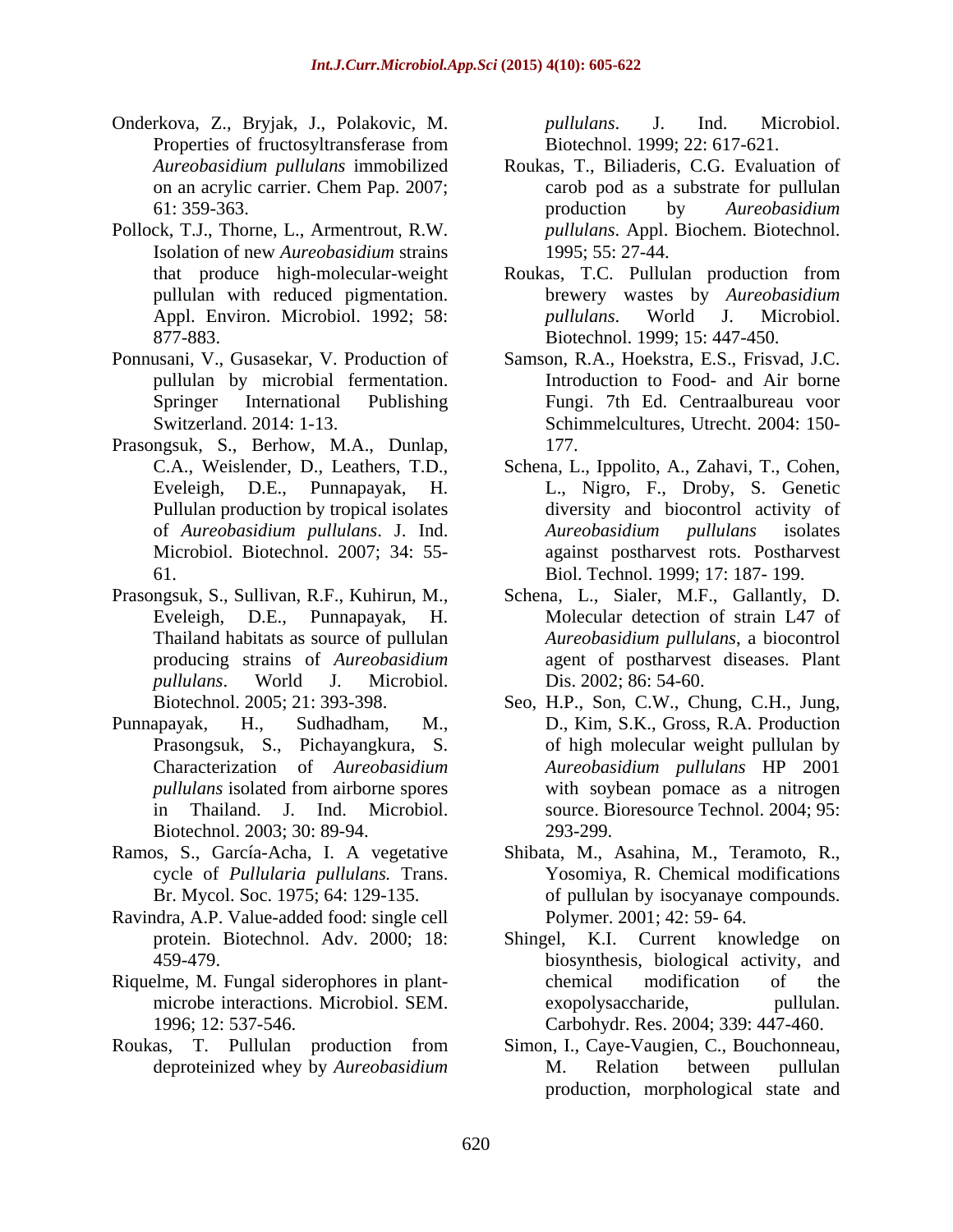growth conditions in *Aureobasidium*  Microbiol. 1993; 139: 979-985. Surface methodology. J. Chem.

- Singh, R.S., Saini, G.K. Pullulan- Technol. Biotechnol. 2007; 82: 837 hyperproducing color variant strain of 846.
- Singh, R.S., Saini, G.K., Kennedy, J.F. and applications. Carbohydr. Polym. 2008; 73: 515-531.
- novel fermentor system optimized for
- Singh, R., Gaur, R., Tiwari S., Gaur, M.K. Wang, L., Chi, Z.M., Wang, X.H., Liu, Z.Q., batch fermentation process. Brazilain
- Singh, R., Gaur, R., Gaur, M.K., Pandey, Microbiol. App .Sci. 2015; 4(3): 740-
- Slavikova, E., Vadkertiova, R. Seasonal
- 
- Thirumavalavan, K., Manikkadan, T.R.,
- Urkut, Z., Dagbagli, S., Goksungur, Y. Optimization of pullulan production

*pullulans*: new observations. J. Gen. *Aureobasidium pullulans* by response Ca-alginate-immobilized surface methodology. J. Chem. 846.

- *Aureobasidium pullulans* FB-1 newly Urzi, C., De Leo, F., Lo Passo. C., Criseo, isolated from phylloplane of *Ficus* sp. Biores. Technol. 2007. doi.org/ *Aureobasidium pullulans* strains 10.1016/j. biortech. 2007. 08.003. Pullulan: microbial sources, production by random amplified polymorphic G. Intra-specific diversity of *Aureobasidium pullulans* strains isolated from rocks and other habitats assessed by physiological methods and DNA (RAPD). J. Microbiol. Methods. 1999; 36: 95-105.
- Singh, R., Gaur, R., Jamal, F., Gaur, M.K. A Vijayendra, S.V.N., Bansal, D., Prasad, continuous production of pullulan. substrate for pullulan production by African J. Biotechnol. 2011; 10 (48): Aureobasidium pullulans CFR-77. 9839-9846. Proc. Biochem. 2001; 37: 359-364 M.S., Nand, K. Jaggery: A novel *Aureobasidium pullulans* CFR-77.
	- Production of pullulan by a Li, J. Diversity of lipase producing thermotolerant *Aureobasidum*  yeasts from marine environments and *pullulans* strain in non-stirred fed oil hydrolysis by their crude enzymes. Ann. Microbiol. 2007; 57: 495-501.
	- J. Microbiol. 2012; 43: 1042-1050. Wang, W.L., Chi, Z.M., Chi, Z., Li, J., P.K., Jamal F. Antimicrobial activity by the marine-derived *Aureobasidium*  of a thermotolerant *Aureobasidium pullulans* and its antimicrobial activity. *pullulans.* Internation. J. Curren. 744. Wang, X.H. Siderophore production Bioresour. Technol. 2008. dx.doi.org/10.1016/j.biortech.2008.12. 010.
	- occurrence of yeasts and yeasts-like organisms in the river Danube. Antonie van Leeuwenhoek. 1997; 72: 201253. J. Basic Microbiol. 2000; 40: 77-80. West, T.P. Exopolysaccharide production by entrapped cells of the fungus *Aureobasidium pullulans* ATCC 5-6.
- Sutherland, L.W. Novel and established West, T.P., Strohfus, B. Polysaccharide application of microbial production by a reduced pigmentation polysaccharide. Trends. Biotechnol. 1998; 16: 41-46. NYS-1. Lett. Appl. Microbiol. 2001; mutant of *Aureobasidium pullulans* 33: 169-17.
	- Dhanesekar, R. Pullulan production Wiley, B.J., Ball, D.H., Arcidiacono, S.M., from coconut by-products by Sousa, S., Myer, J.M., Kaplan, D.L. *Aureobasidium pullulans*. African J. Biotechnol. 2009; 8(2): 254-258. distribution of the biopolymer pullulan Control of molecular weight produced by *Aureobasidium pullulans.*